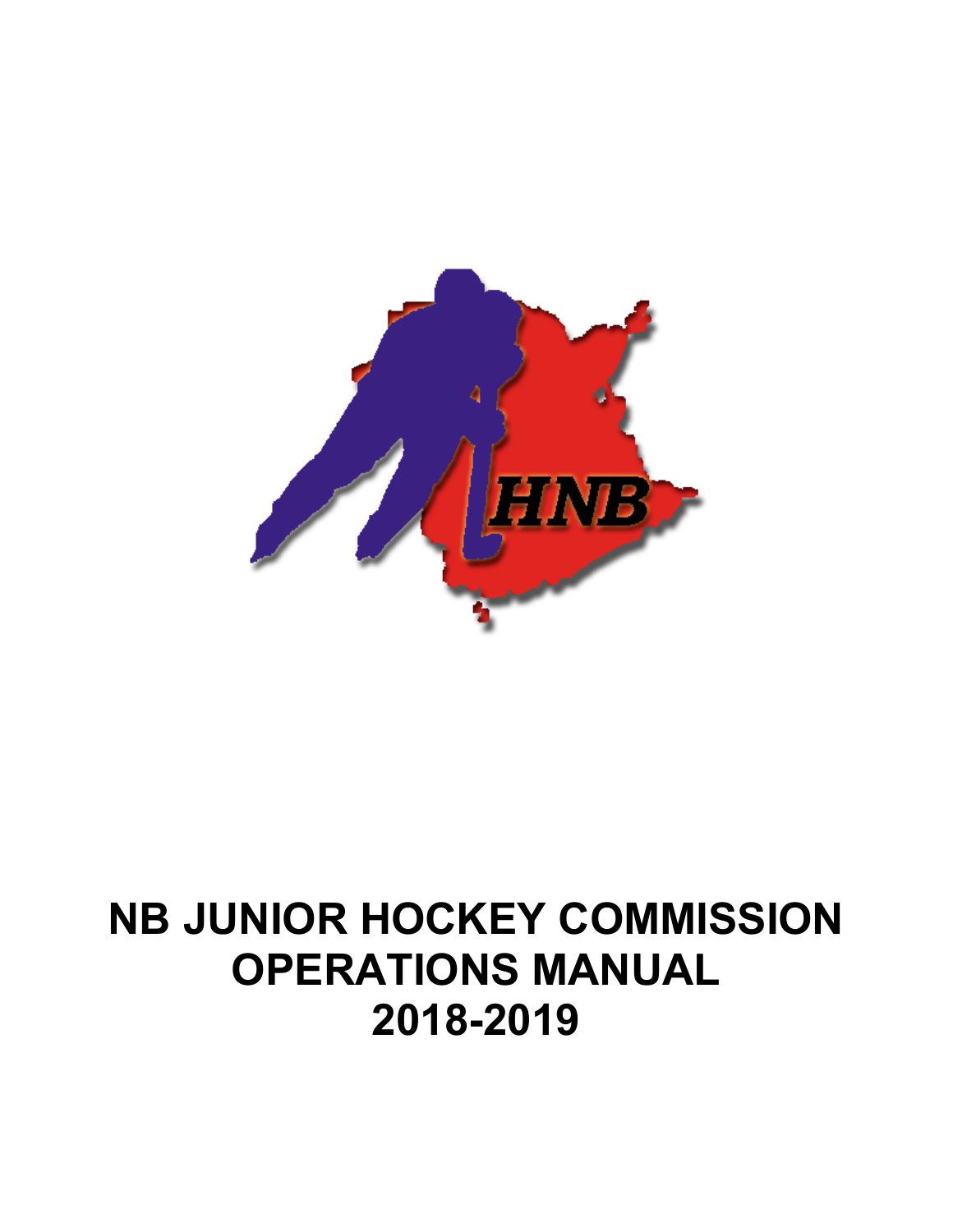# **TABLE OF CONTENTS**

| <b>SECTION 1</b>  |  |
|-------------------|--|
| <b>SECTION 2</b>  |  |
| <b>SECTION 3</b>  |  |
| <b>SECTION 4</b>  |  |
| <b>SECTION 5</b>  |  |
| <b>SECTION 6</b>  |  |
| <b>SECTION 7</b>  |  |
| <b>SECTION 8</b>  |  |
| <b>SECTION 9</b>  |  |
| <b>SECTION 10</b> |  |
| <b>SECTION 11</b> |  |
| <b>SECTION 12</b> |  |
|                   |  |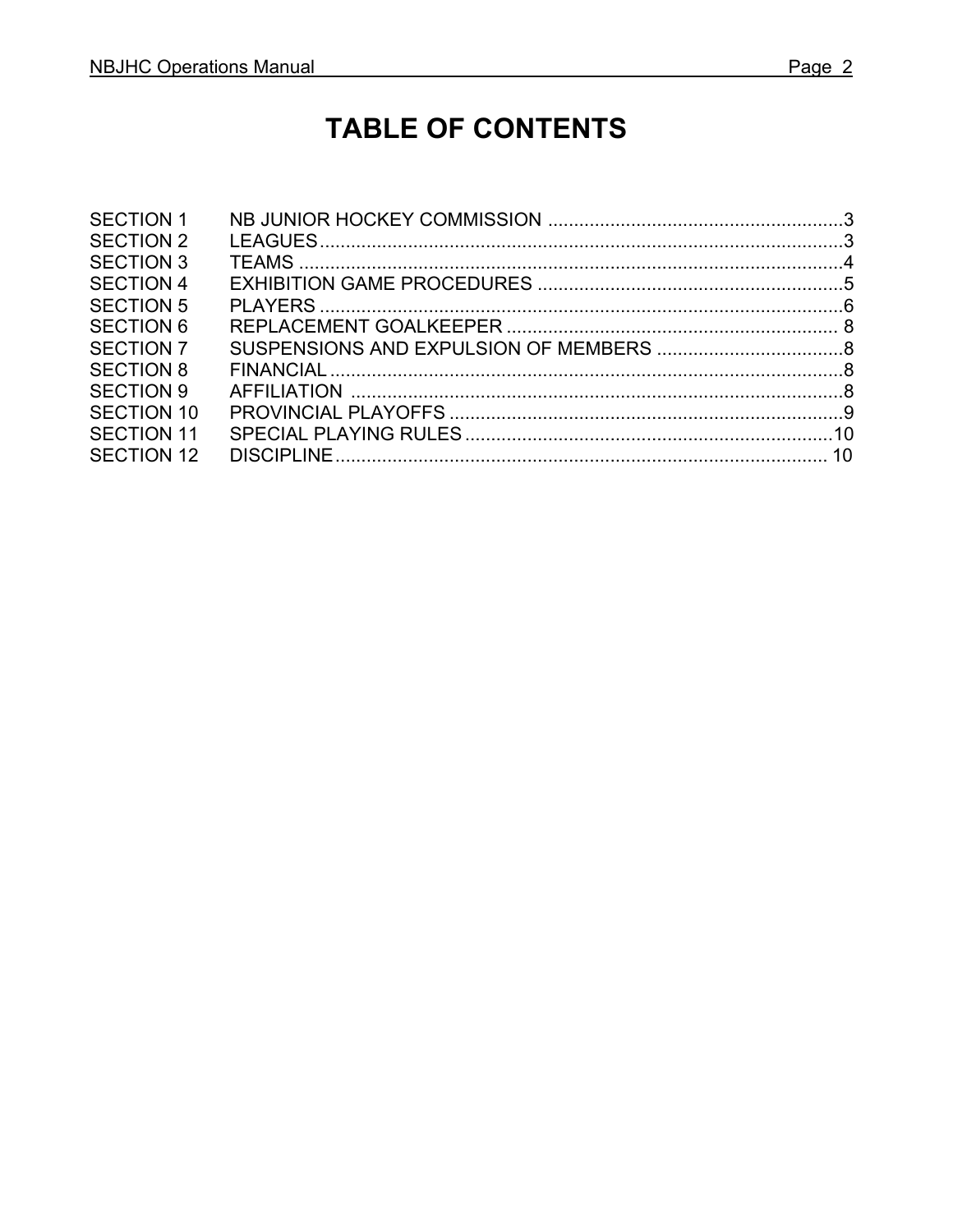# **NBJHC OPERATIONS MANUAL**

**Amended: October 29, 2013**

# **SECTION 1 – NB JUNIOR HOCKEY COMMISSION**

1.0 The Commission shall consist of the following members:

- a. A Commissioner appointed by the HNB President and Board of Directors on recommendation of the Executive Director and Operation Council.
- b. A maximum of eight functional representatives appointed by the Commissioner. These functional representative could be, however not limited to, Directors in:
	- Regional Operations Councils
	- League Commissioners
	- League Presidents
- c. The Commission shall have full authority to promote and develop junior hockey throughout the province of New Brunswick. The Commission will work directly with the Executive Director to deliver hockey programs in New Brunswick. The Commission will govern the Junior Commission Operations Manual. The Commission shall submit an annual plan for approval at HNB's Annual General Meeting.

### **SECTION 2 - LEAGUES**

- 2.0 a. A junior league must apply for membership in the NBJHC by making application on later than October 15 on a prescribed form to the Executive Director. The application shall be signed by the President and Secretary of the league.
	- b. Each application shall be accompanied by a cheque in accordance with the HNB Fiscal Policy.
	- c. A junior league must have a minimum of a 3-member executive.
- 2.1 a. A condition of league membership in the NBJHC and HNB shall be the acceptance of HNB's constitution, by-laws and regulations and of the rulings of the Board of Directors and NBSHC Executive Committee without exception.
	- b. Each league application for membership in the NBJHC shall be approved by the Executive Director.
	- c. Each league must adopt a constitution and by-laws in conformity with the constitution and by-laws of HNB without weakening that of HNB and shall provide 1 copy to the Executive Director upon making application for membership.
	- d. League constitutions will have authority in anything pertaining to its own league provided they are not contrary to HNB's constitution. However, in Branch playdowns, HNB's constitution will take precedence, unless otherwise stated in these rules.
- 2.3 A league must consist of 3 or more member teams playing a minimum of 12 home and 12 away games in a regular league schedule.
- 2.4 a. Leagues and teams shall so arrange their own schedule to be ready to participate in such Branch and regional play-downs at such dates as may have been set. Any league or team that fails to conform to this by-law shall be liable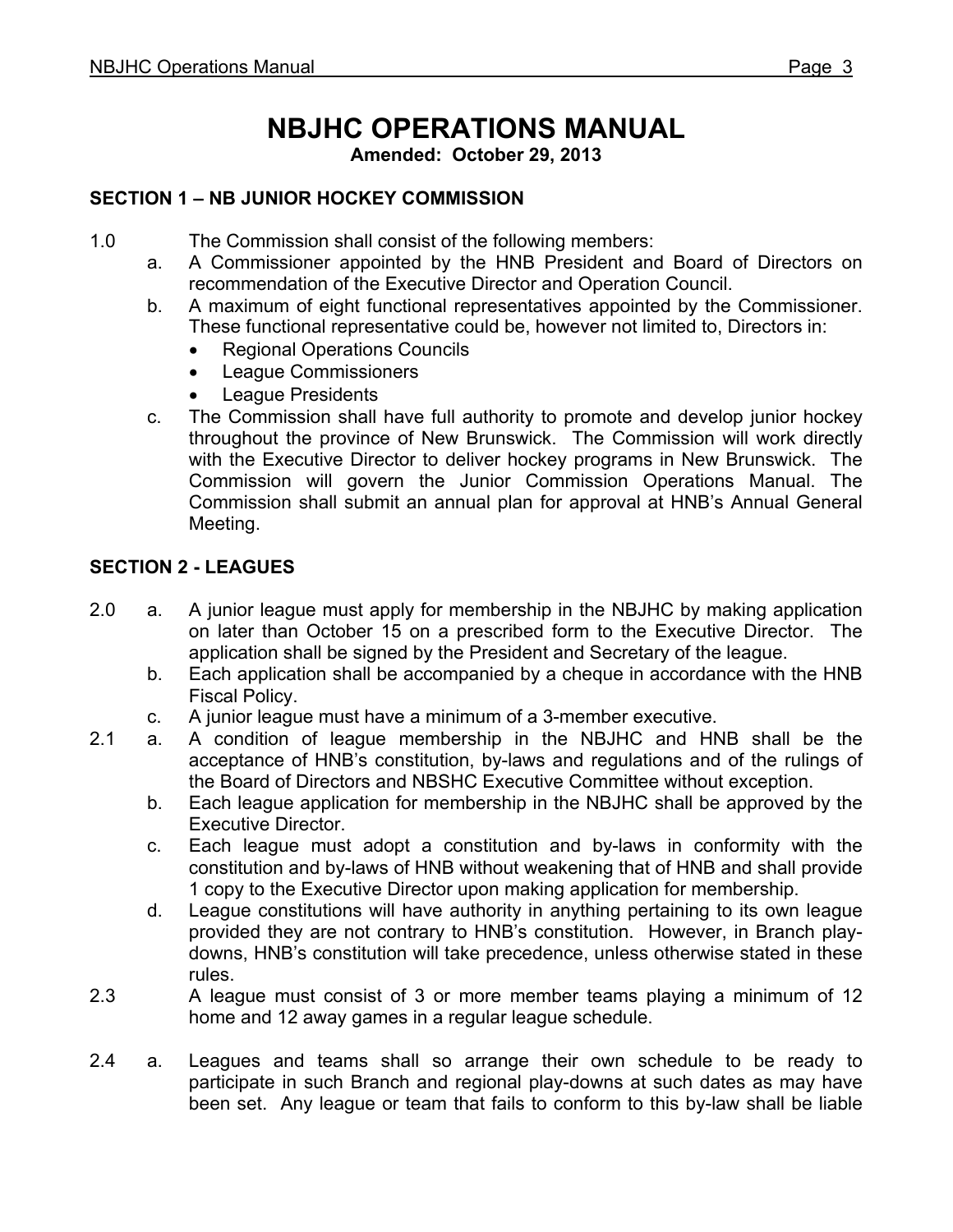for suspension and the series shall be awarded to the opposing team.

- b. In a division of hockey where only 1 league exists in the Branch, the final league series and provincial playoff shall be played as one.
- c. The league executive shall conduct the series and be responsible for decisionmaking in the series until a winner is declared.

## **SECTION 3 – TEAMS**

- 3.0 a. A team may become a member of the NBJHC and HNB by making application on a prescribed form to HNB's Executive Director on an annual basis. The application shall be signed by the team's President and Secretary and shall be accompanied by the annual membership fee as set out in the HNB Fiscal Policy for the category in which the team wishes to compete.
	- b. A team to be registered must also be a member of a duly registered league in accordance with Article 2.0.a and said league must be still in operation by January 11 of the current season for the teams to participate in provincial playdowns.
	- c. Junior teams wishing to be a member of HNB but not join a league may register as an independent team and play exhibition games during the season. All exhibition games must be sanctioned by HNB.
- 3.1 A condition of membership in the NBJHC shall be the acceptance of HNB's constitution, by-laws and regulations and of the rulings of the Board of Directors without exception.
- 3.2 Any member not renewing its membership by October 15 shall forfeit its membership and all its players shall become free agents.
- 3.3 a. A team wishing to obtain membership within a league must apply to the league prior to the date set in the league constitution. If the application is not considered within 30 days the team must apply to HNB to have its case considered.
	- b. A member may resign from the NBJHC by notifying the league it participates in.
	- c. The league executive or its designate shall have sole direction in classifying the team under its jurisdiction.
- 3.4 a. Junior teams may apply for membership and receive their Hockey Canada HCR access at the discretion of the Junior Commission at the completion of Hockey Canada's annual general meeting.
	- b. Each team is eligible to prepay for a maximum of 45 player and unlimited bench member allocations as per their league constitution.
- 3.5 Players of a team disbanding prior to January 10 of the current season will become free agents and may sign with any other team they are qualified to play with under the regulations.
- 3.6 A team in any category shall consist at all times of not less than 15 registered players, 1 of whom must be a goalkeeper.
- 3.7 a. On December 1, Junior teams must reduce their Protected Player List to 25 players and unused player allocations.
	- b. On January 10, Junior teams must reduce their protected Players List to 23 players and player allocations.
	- c. Whether 25 or 23, at least 2 must be goalkeepers.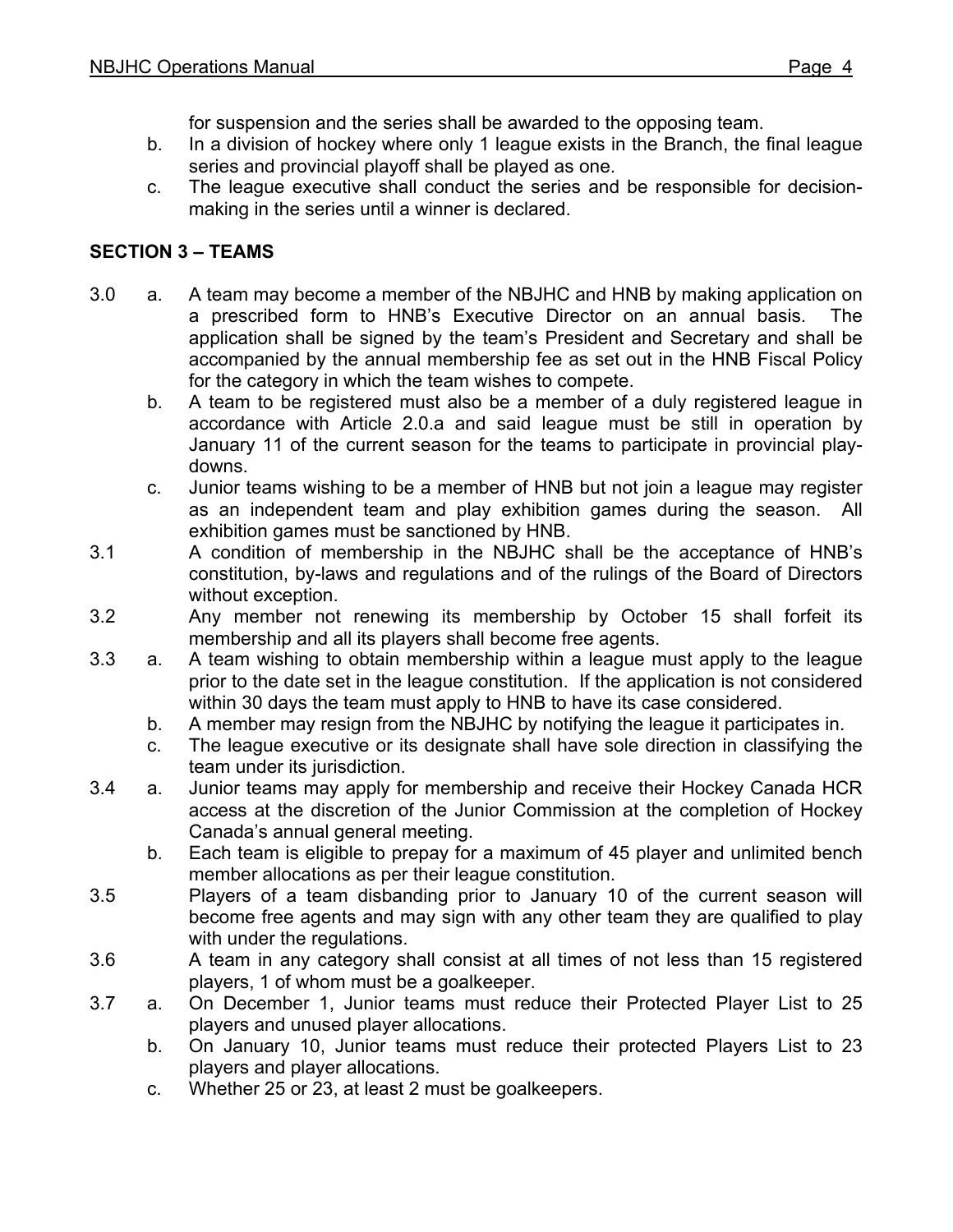- 3.8 The home team shall be responsible for the proper conduct of the games and shall provide sufficient police protection to ensure that no one shall abuse the players of game officials.
- 3.9 No registered team shall be permitted to play against a non-registered team.
- 3.10 All exhibition games must be sanctioned by HNB prior to the game commencing. Players who require a release from their previous season's team must have such released prior to competing in an exhibition game. Travel Permits will be issued to the visiting team.

# **SECTION 4 - EXHIBITION GAME PROCEDURES**

- 4.0 Teams participating in an exhibition game must have in their possession an HNB -signed Travel Permit prior to the time lines indicated below.
- 4.1 Exhibition Game Travel to the United States
	- a. a minimum of 4 weeks prior to travel provide to HNB
		- i. travel dates
		- ii. Proposed game dates
		- iii. Location (city, state)
		- iv. Name of tournament (if applicable)
		- v. Sponsoring organization or team
		- vi. US member contact information (telephone, email)
		- b. a minimum of 2 business days prior to travel provide to HNB
			- i. exhibition game date and location
			- ii. name of opposing team and contact information
			- iii. HNB Exhibition Game Roster Form (completed in full) (list all potential participants)
			- iv. Signed inter-branch transfer forms and player releases (as required)
			- v. All players requiring a USAH or International transfer must submit the transfer form, applicable fees and insurance verification prior to the player participating in training camp.
		- c. HNB shall forward a USA Hockey / Hockey Canada Travel Permit to the traveling team only after it has been approved by the respective USAH State Registrar.
		- d. Games shall not be sanctioned and insured without a signed USAH/HC Travel Permit.
- 4.2 Exhibition Game Travel within New Brunswick and Canada
	- a. a minimum of 2 business days prior to travel provide to HNB;
		- i. HNB Exhibition Game Roster Form (completed in full) (list all potential participants)
		- ii. Signed inter-branch transfer forms and player releases (as required)
		- iii. All players requiring a USAH or International transfer must submit the transfer form, applicable fees and insurance verification prior to the player participating in training camp.
- 4.3 Player requirements
	- a. Protected players from the preceding season (from another team) who are not overage for their division
		- i. HNB minor players from the previous season do not require a release. This does not apply for other Branches who may require a release.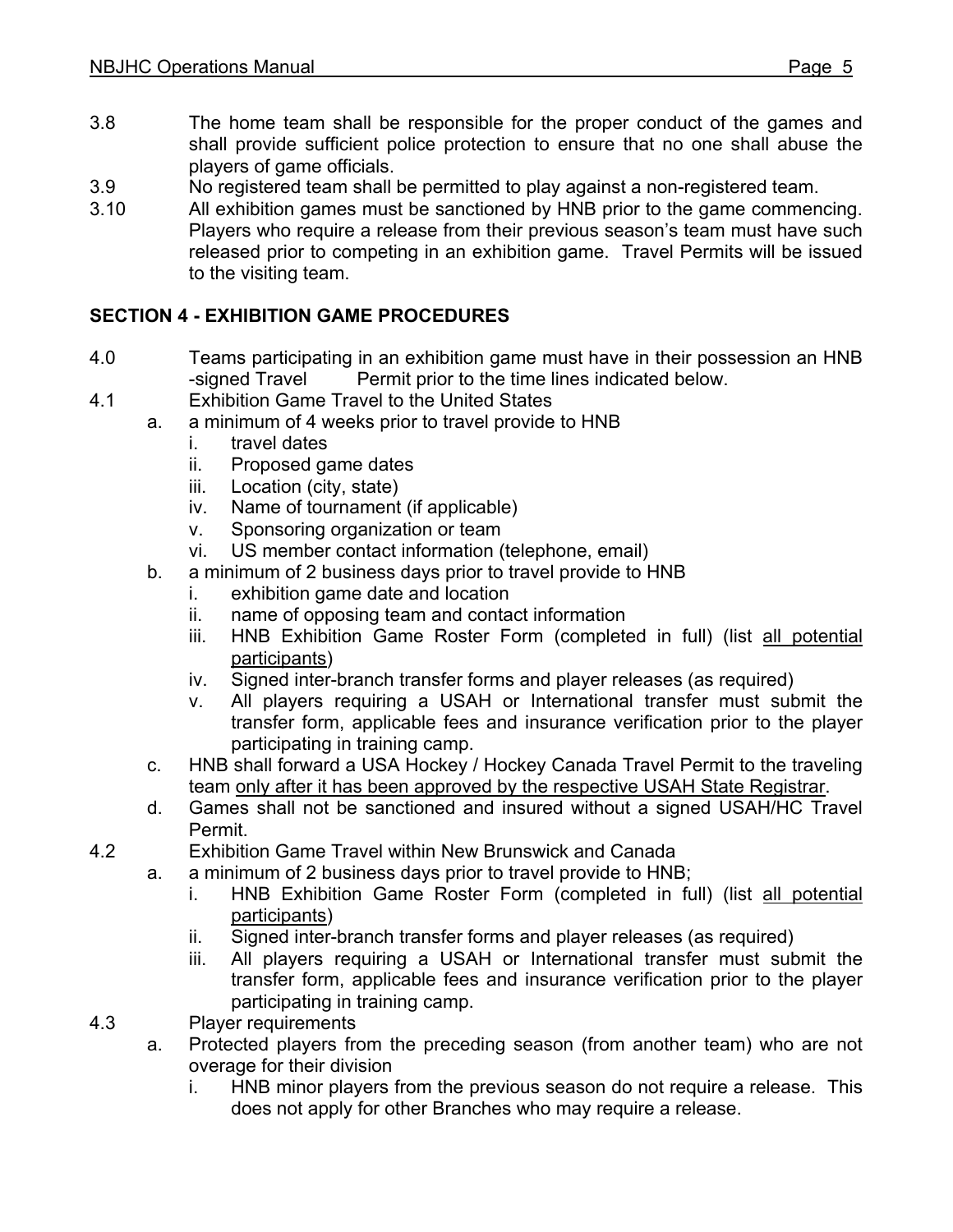- ii. Junior players below your category must have a letter of tryout or release from their former team.
- iii. Players from teams above your division or category must have a release from their former team.
- b. All players who played outside of New Brunswick last year must following these procedures:
	- i. Must sign a Hockey Canada Inter-Branch Transfer Form this season (you keep this until you sign the player – then process transfer in the HCR).
	- ii. This form and release must be submitted to HNB's office with the Roster.
	- iii. When you sign a transferred player, you must submit the transfer fee to HNB's office immediately and no less than 2 business days prior to their first league game. This applies only for those players requiring a Canadian transfer.
- c. Should a player be injured at a pre-season camp and require medical/dental treatment, the player must be HCR-rostered immediately and file a HCR transfer if required.

# **SECTION 5 – PLAYERS AND BENCH PERSONNEL**

- 5.0 No player or bench personnel shall be allowed to participate in any game under the jurisdiction of the NBJHC without being approved on their HCR roster.
	- a. All junior A head coaches are to be HP1 certified, all other coaches and assistant coaches (junior A, B and C) require NCCP Coach Stream. All coaches require Speak Out or Respect In Sport Certification and one member of each team shall have a Hockey Canada Safety Program qualified team official on the HCR team roster fro all HNB sanctioned games.
- 5.1 a. During the season, HCR rosters will be approved until 4:00 pm each Friday.
	- b. HNB accepts HCR player rostering outside HNB office hours in order that prospects can play on weekends. Such teams must have written player approval by their league president prior to competing in a game. If, on the immediate following Monday, verification of information indicates incomplete or wrong information has been provided, the team shall face fines, suspension and forfeiture of games with such discipline coming from the NBJHC Commissioner. This applies to all preseason, regular, playoff and exhibition games. The sanctions shall be, as follows (with all fines being made payable to HNB):

1st occurrence 2 game suspension (coach), plus \$200 fine,  $2<sup>nd</sup>$  occurrence 5 game suspension (coach), plus \$500 fine,

5 game suspension (coach), plus \$500 fine,

- 3<sup>rd</sup> occurrence Indefinite suspension (coach) (review by Commission)
- 5.2 The following restrictions apply to the signing of junior-aged players by Senior teams:
	- a. No restrictions on 20-year olds.
	- b. 18 and 19 year olds restricted from playing senior with the following exceptions:
		- i. If there is no junior team within a 50km radius of the senior team,
		- ii. If the player has been waived by the Junior Commission, and
		- iii. If the player was registered on a senior team during the previous season.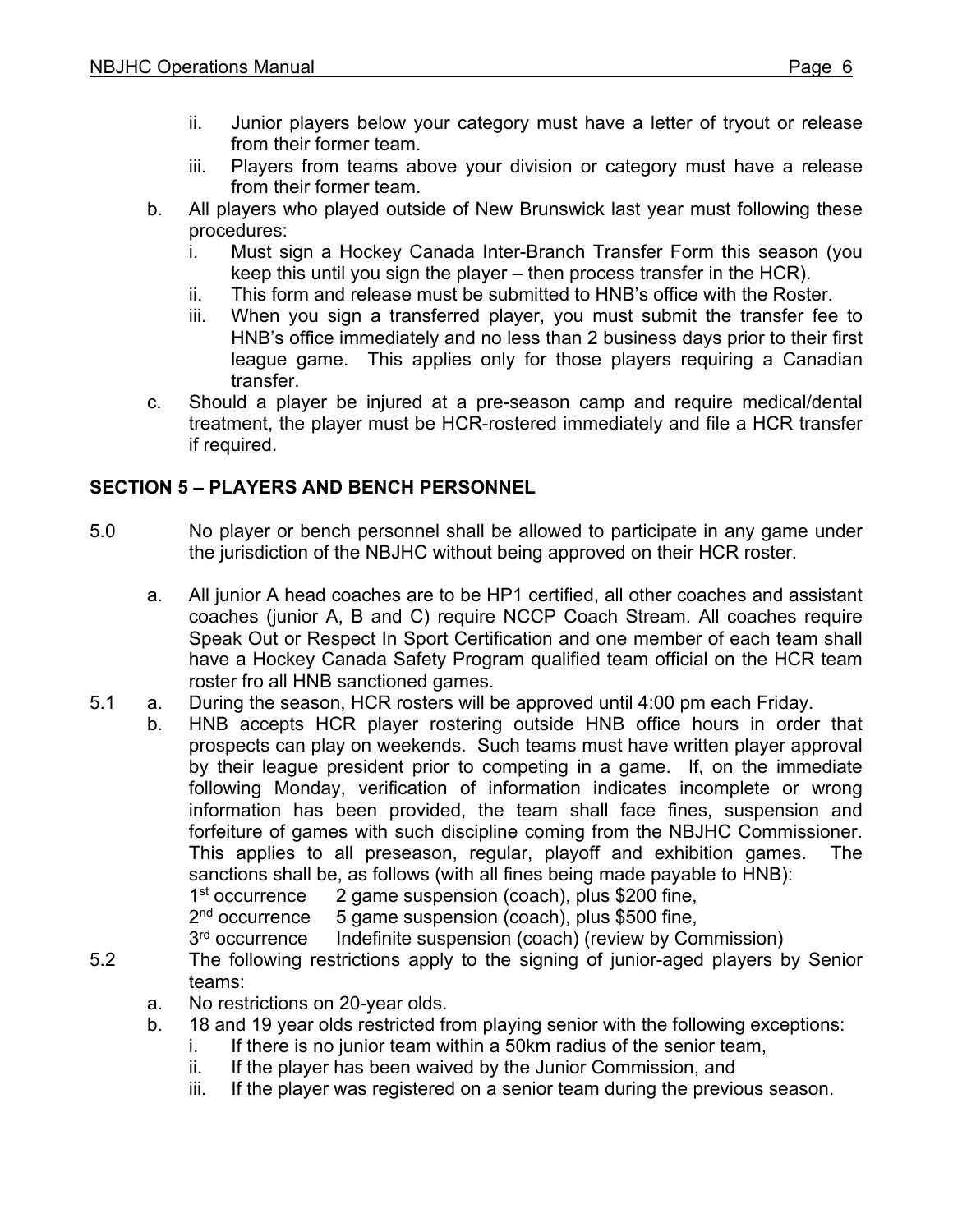c. Appeals may be presented to an Appeals Committee consisting of the NBSHC Chair, NBJHC Commissioner and HNB Executive Director.

5.3 Signing of under-age players:

- a. A second year eligible Midget player [sixteen (16) years old)] registering and participating in junior hockey shall do so under the following guidelines:
	- i. Major Junior: each team is allowed to register a maximum of four (4) players as per Hockey Canada Regulation F.53.d.i.
	- ii. Junior A: each team is allowed to register a maximum of two (2) players as per Hockey Canada Regulation F.53.d.i.
	- iii. Junior B: each team is allowed to register a maximum of two (2) players as per Hockey Canada Regulation F.53.d.i.
	- iv. Junior C and D: each team is allowed to register one (1) local players as per Hockey Canada Regulation F.53.d.i. The definition of "local" shall be that contained in the Hockey Canada Policy Manual. A local player shall not affiliate to any higher category team.
- 5.4 All players of member teams shall be subject to all of HNB and Hockey Canada by-laws and regulations.
- 5.5 Team members are responsible to provide all documentation concerning the eligibility of a player, even when it is proven that team officials were acting in good faith.
- 5.6 A team listing an ineligible player in its line-up for a game automatically loses said game.
- 5.7 No player shall be HCR rostered after February 10 in any season.
- 5.8 Players participating with a team at a CCAA, CIS, NJCAA or NCAA institute of education after January 10 of the current season shall be ineligible for participation with a Hockey Canada team during that season.
- 5.9 No player who requires an inter-branch transfer shall participate in any game until he, or his team, or the applicant Branch, is in possession of his HCR approved inter-branch transfer form. The responsibility for enforcing this shall rest on the applicant Branch and, in the case such player has played without his approved Inter-Branch transfer, the team playing him shall automatically be suspended, shall be dealt with by the Branch and shall lose the game or games in which the player participated.

# **SECTION 6 – REPLACEMENT GOALKEEPER**

- 6.0 A team (excluding Junior A) may use as a replacement a goalkeeper from a team of the same or lower division or category, provided that permission is obtained from the Branch and goalkeeper's team. A replacement from a team of a lower division or category shall be permitted to return to his original team regardless of the number of games played, provided that permission was obtained originally. (Hockey Canada Regulation B.42).
- 6.1 However, if the Executive Director in case of emergency, grants permission to an amateur goalkeeper to replace a professional goalkeeper for more than 5 or 8 games, the Branch in turn may grant permission to all goalkeepers from lower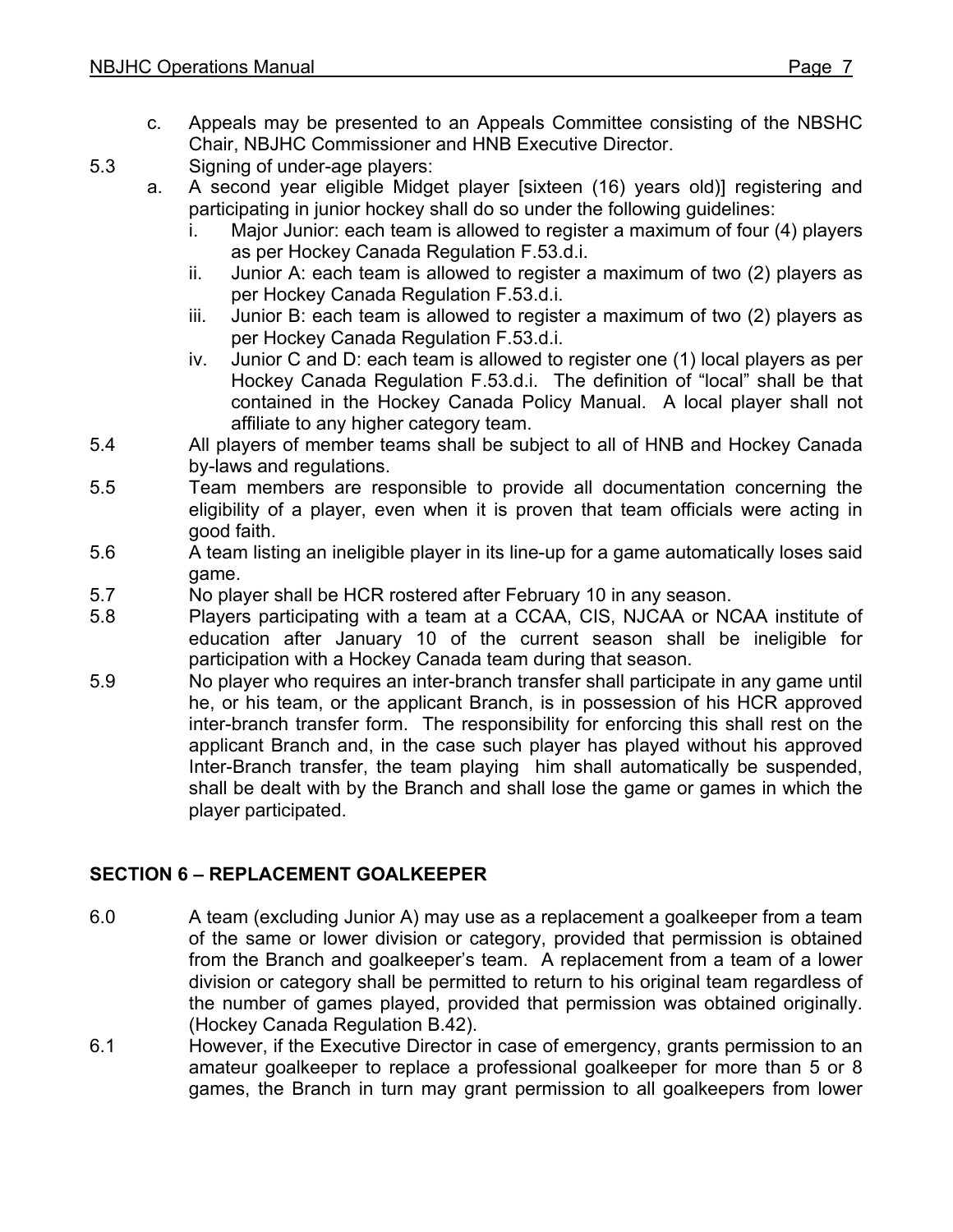division or category teams of the same club or from affiliated players lists used as replacements in higher division or categories, to return to their original team, regardless of the number of games played and providing they all return immediately after the emergency condition is over.

6.2 HNB, with discretion, will grant permission to Junior A, B and C teams to dress a backup goaltender in emergency situations besides illness or injury. This backup must be registered to a lesser-classified team and may not start a game.

### **SECTION 7 – SUSPENSION AND EXPULSION OF MEMBERS**

- 7.0 Any violation of the NBJHC Operation Manual or decisions of the Board of Directors by any NBJHC member shall render such member liable to suspension by a 2/3rds vote of the NBJHC Executive Committee.
- 7.1 Any member team suspended by the operation of these by-laws shall not apply for admission to or play in any other member league. Such action shall result in its permanent suspension by the NBJHC.
- 7.2 to fine, suspend or expel team or team executive, parent, guardian, family member or a player for notorious and continued foul play, or unfair, unsportsmanlike or ungentlemanly conduct, individually or collectively, on the ice, or off, or in any arena where a hockey game is being played, or at any meeting or gathering in the interest of the game; for failure to pay assessments, or for any persistent infringement of the laws or the game or the rules of the NBJHC Executive

#### **SECTION 8 – FINANCIAL**

- 8.0 Each league seeking membership with the Commission shall pay a membership fee as set out in HNB's Fiscal Policy.
- 8.1 Team membership fees shall be as per HNB's Fiscal Policy.
- 8.2 An affiliation must be filed on the prescribed form, with HNB's office, by December 15 of each year. The affiliation fee, as per HNB's Fiscal Policy, must accompany the form.
- 8.3 The fiscal year end of the Association shall be March 31.
- 8.4 Hockey Canada insurance coverage is mandatory for all members.
- 8.5 All potential expansion teams in the NBJHL must submit a business plan to the commission before the league considers application.
- 8.6 Each "B and C" classified teams must contribute \$500 to the HC Regional Championship travel fund. This remittance must be included with team registration at the beginning of each season.

### **SECTION 9 – AFFILIATION SYSTEM**

.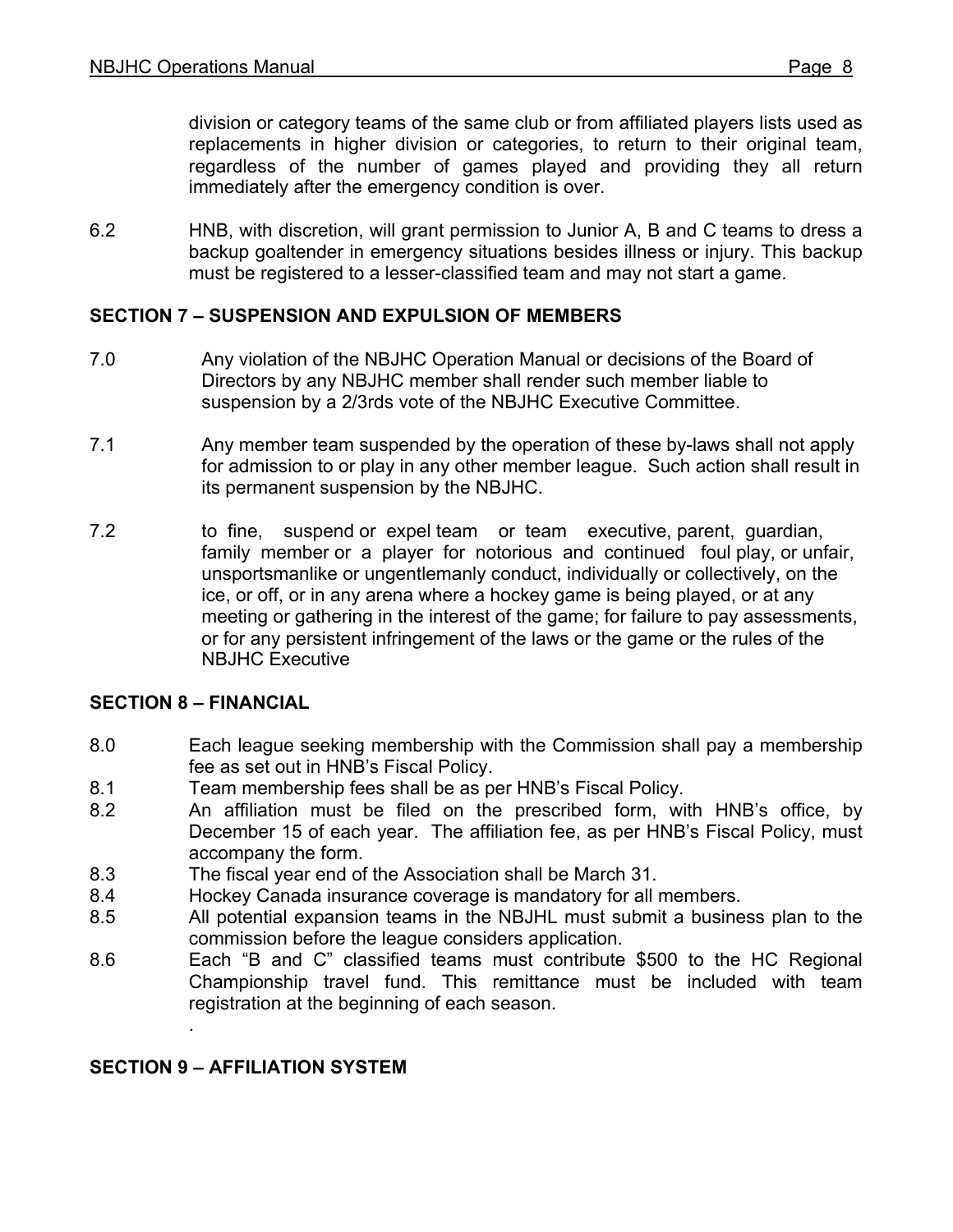- 9.0 No later than December 15, junior teams must declare their affiliation in one of the following systems and submit their payment to HNB's office:
	- a. Team to Team Affiliation: a team may have affiliated with it one team only. This affiliated team must come from a lower division and be named on December 15.
	- b. Affiliation at Large: 19 players, 2 of whom must be goalkeepers, from a lower category or division and who are to be declared no later than January 15 of each season.
- 9.1 Appearance of a registered player's name on the Official Game Report of a game shall be considered participation in the game – except in the case of a substitute goalkeeper, in which case actual participation only shall be considered as taking part in the game, and such participation shall be specially noted on the report.
- 9.2 Affiliation between Minor to Junior and Junior to Junior refer to Hockey Canada's Hockey Development Model ("CDM"), Regulation F.53.
- 9.3 Affiliation of goaltenders will be governed by Hockey Canada Regulation E.36.b.

# **SECTION 10 – PROVINCIAL PLAYOFFS**

- 10.0 The winner of the provincial Junior B and C championship must represent HNB at Regional Championships. Teams failing to fulfill this commit will be assessed a \$2000 fine and suspended for 1 year.
- 10.1 In all league playoff at the junior level, the team with the highest number of points during the regular season shall have home ice advantage. All playoff games shall be played on the basis of 10-minute sudden victory overtime periods without the ice being resurfaced. If the game remains tied after the sudden victory period, the ice will then be resurfaced, followed by a 20-minute sudden victory period. All provincial playoffs will be the best of 3, 5 or 7 as decided upon by the Commissioner.
- 10.2 Teams cannot dress more than 20 players in any game. If a team dresses 20 players, then there shall be at least 2 goalkeepers dressed.
- 10.3 For all provincial playoff games at the junior level a team shall be composed of a minimum of 15 players, excluding the sub-goalkeeper, or the team will be subject to fines and/or suspension as per their own league constitution*.*
- 10.4 The person acting as coach shall sign the official game report before the commencement of the game and shall be deemed the responsible official in charge of the team during the time it is in the arena for the purpose of playing hockey games. It is understood that this individual must be the coach, manager or an official of the hockey team involved.
	- a. If a team is withdrawn from the ice (Rule 10.14) and fails to return and start play, or if being on the ice fails to start play within 2 minutes after being ordered to do so by the referee in charge, the game or series shall be suspended. The manager, coach or official and/or players of the team which is responsible for any of these actions may be suspended for 1year or more, from the date of the infraction. The referee shall report full details of the incident to the Executive Director. If a team after being ordered to return, does not return to the ice to start play, then a major penalty shall be assessed under Hockey Canada Rule 10.1.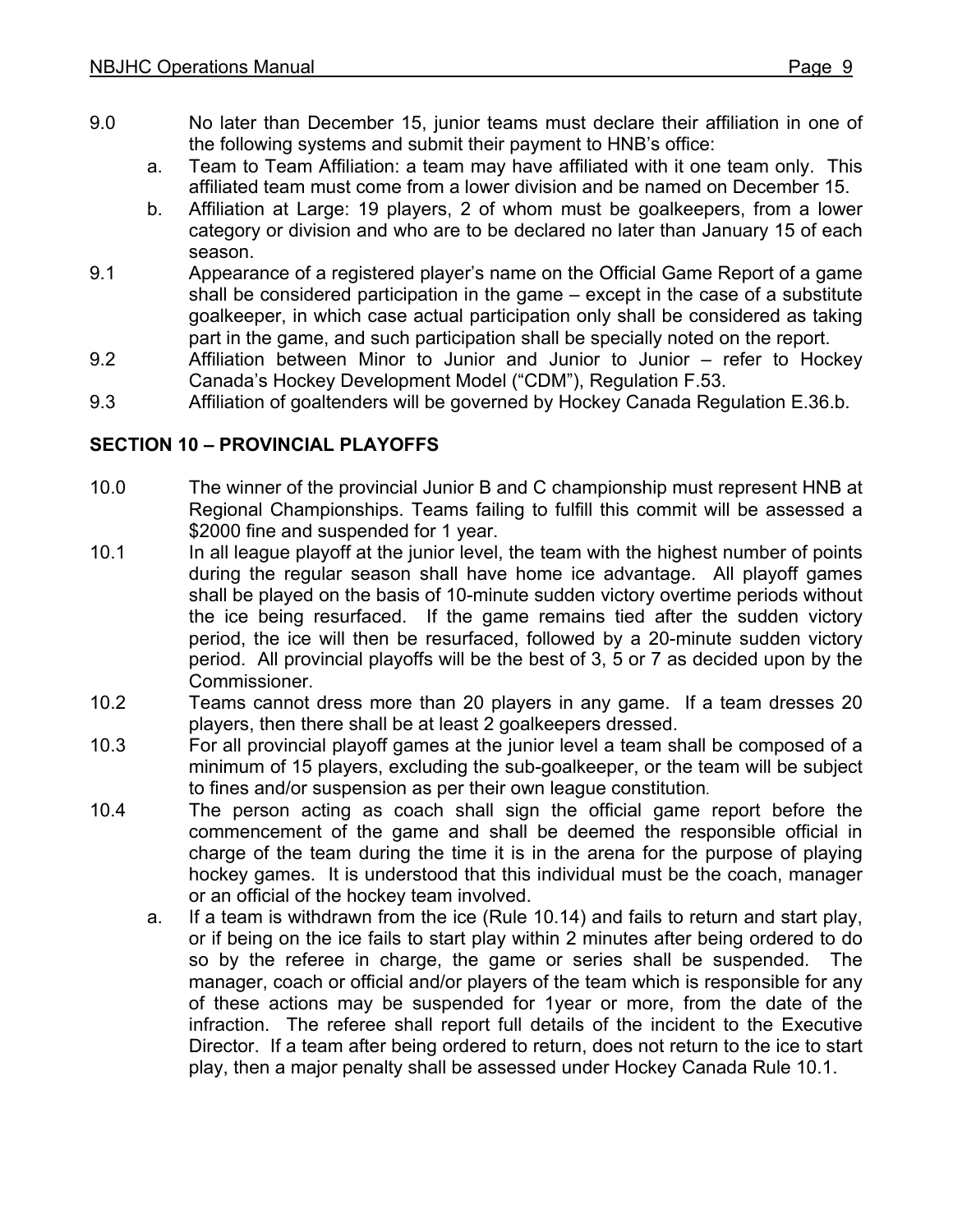- b. If a team is withdrawn from or fails to go on the ice, or being on the ice fails to start play a second time within the same game after being ordered to do so by the referee, the 2 minute allowance shall not be granted and the game shall be suspended.
- c. The manager, coach or official and/or players of the team which is responsible for any of these actions may be suspended for 1 year or more. The referee shall report full details of the incident to the Executive Director.
- 10.5 If a team fails to present itself at any time and place appointed to play in any game, unless such failure is caused by an unavoidable accident or an unforeseen contingency, the game and/or series shall be awarded to the opposing team and the same penalty shall apply against the team officials and/or players responsible for this action as in By-Law 2.

# **SECTION 11 – SPECIAL PLAYING RULES**

11.0 All NB Junior hockey will be officiated using the Hockey Canada Officiating Program four (4) official system.

### **SECTION 12 – DISCIPLINE**

| 12.0 |    | The following suspensions are intended as minimum to be imposed for infractions<br>which occur in all exhibition, league and play-off games which come under the<br>jurisdiction of the NBJHC. |                                                           |                           |  |
|------|----|------------------------------------------------------------------------------------------------------------------------------------------------------------------------------------------------|-----------------------------------------------------------|---------------------------|--|
|      |    |                                                                                                                                                                                                |                                                           | <b>Minimum Suspension</b> |  |
|      | a. | Coaches                                                                                                                                                                                        |                                                           |                           |  |
|      |    | i.                                                                                                                                                                                             | Coach identified as having the first player               | 1 game                    |  |
|      |    |                                                                                                                                                                                                | leaving players or penalty bench during fight or          |                           |  |
|      |    |                                                                                                                                                                                                | for the purpose of starting a fight (HC Rule 9.5)         |                           |  |
|      |    | ii.                                                                                                                                                                                            | Coach ejected from game (HC Rule 9.2)                     | 1 game                    |  |
|      |    | iii.                                                                                                                                                                                           | Coach identified as having player(s) leaving              | 2 games                   |  |
|      |    |                                                                                                                                                                                                | players or penalty bench at the same time                 |                           |  |
|      |    |                                                                                                                                                                                                | during a fight or for the purpose of starting a           |                           |  |
|      |    |                                                                                                                                                                                                | fight (HC Rule 9.5)                                       |                           |  |
|      |    | iv.                                                                                                                                                                                            | Officials or players making public derogatory             | 2 games                   |  |
|      |    |                                                                                                                                                                                                | remarks with respect to the Association, league           |                           |  |
|      |    |                                                                                                                                                                                                | or officials                                              |                           |  |
|      |    | $V_{\rm r}$                                                                                                                                                                                    | Coach(s) whose player(s) is not identified as             | 1 game                    |  |
|      |    |                                                                                                                                                                                                | the first player to leave the players or penalty          |                           |  |
|      |    |                                                                                                                                                                                                | bench during an on-ice altercation (HC Rule<br>9.5)       |                           |  |
|      | b. |                                                                                                                                                                                                | <b>Officials</b><br>Game<br>Team<br><b>Players</b><br>and |                           |  |
|      |    |                                                                                                                                                                                                | Misconducts issued for:                                   |                           |  |
|      |    | i.                                                                                                                                                                                             | Verbal abuse of game official (HC Rule 9.2)               | Ejected from game         |  |
|      |    |                                                                                                                                                                                                |                                                           | 1 additional game         |  |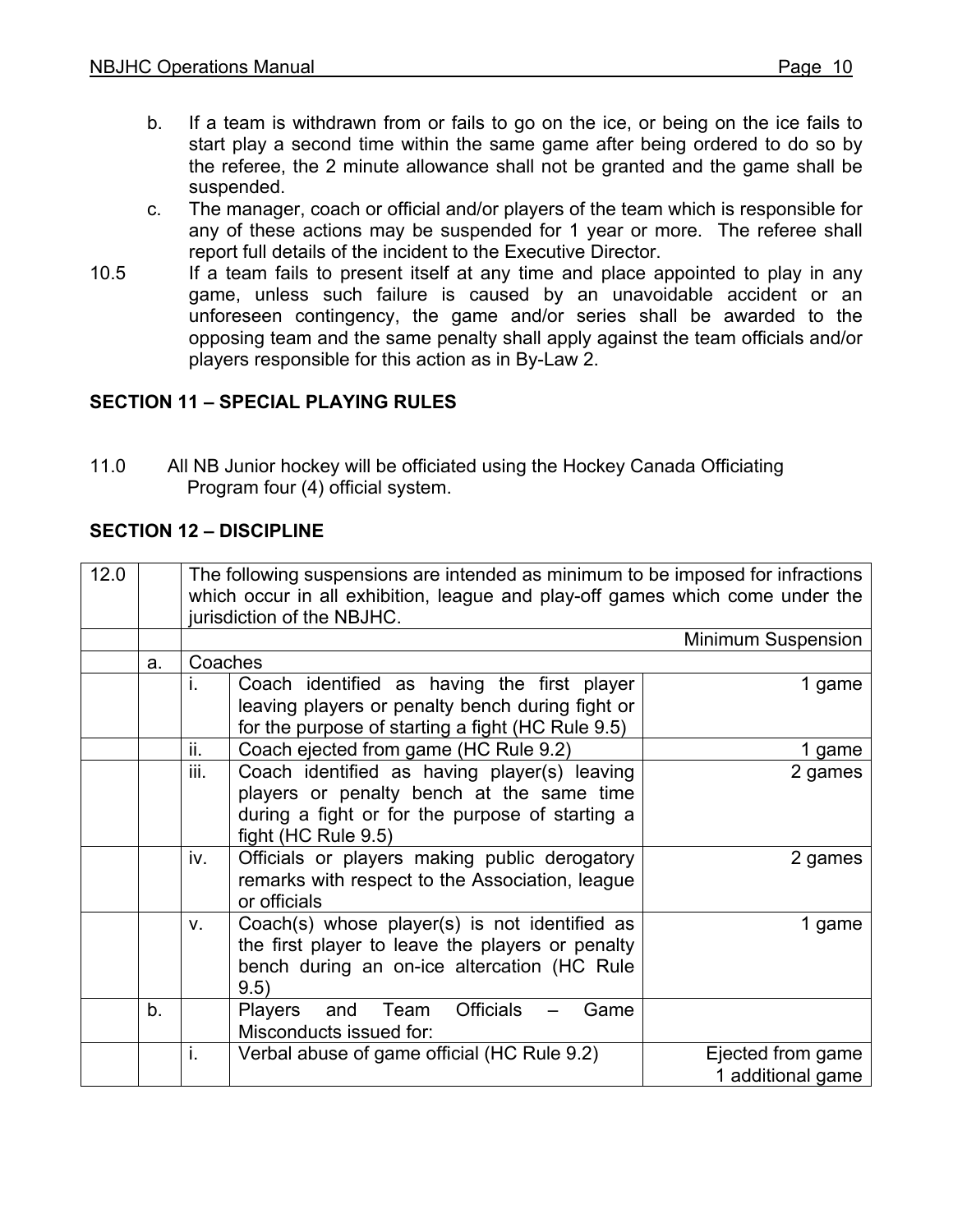|                                                                             | ii.   | Player receiving any gross misconduct (HC Rule               | 1 game                                            |
|-----------------------------------------------------------------------------|-------|--------------------------------------------------------------|---------------------------------------------------|
|                                                                             |       | 4.7 and 9.2F)                                                |                                                   |
|                                                                             | iii.  | Player receiving a second major penalty in 1                 | Ejected from game                                 |
|                                                                             |       | game                                                         |                                                   |
|                                                                             | iv.   | Player receiving a fighting major (HC Rule                   | Ejected from game                                 |
|                                                                             |       | 6.7.a)                                                       |                                                   |
|                                                                             | v.    | Any player and/or coach participating in any                 | Coach - 5 games                                   |
|                                                                             |       | game while under suspension                                  | Player $-2$ games                                 |
|                                                                             | vi.   | Any team found guilty of playing a player while              | Coach $-4$ games plus                             |
|                                                                             |       | under suspension                                             | \$200 fine                                        |
| C.                                                                          |       | A major penalty issued for                                   |                                                   |
|                                                                             | i.    | All suspension given during the regular season               |                                                   |
|                                                                             |       | will be carried over into the playoffs, however,             |                                                   |
|                                                                             |       | any new suspensions handed out during the                    |                                                   |
|                                                                             |       | playoffs will be treated as if they were the                 |                                                   |
|                                                                             |       | player's or team official's first suspension.                |                                                   |
| d.                                                                          |       | Match penalties issued for:                                  |                                                   |
|                                                                             | i.    | Hair pulling (HC Rule 6.1.d)                                 | 1 game                                            |
|                                                                             | ii.   | Spitting (HC Rule 9.7)                                       | 2 games                                           |
|                                                                             | iii.  | Spearing (HC Rule 6.1.g)                                     | 3 games                                           |
|                                                                             | iv.   | Butt-ending (HC Rule 6.1.f)                                  | 3 games                                           |
|                                                                             | v.    | Grabbing face mask (HC Rule 6.1.d)                           | 1 game                                            |
|                                                                             | vi.   | Kicking (HC Rule 6.1.c)                                      | 4 games                                           |
|                                                                             | vii.  | Stick swinging (HC Rule 8.3.d)                               | 4 games                                           |
|                                                                             | viii. | Head butting (HC Rule 6.1.d)                                 | 3 games                                           |
|                                                                             | ix.   | Deliberate attempt to injure not covered above               | 4 games                                           |
|                                                                             |       | (HC Rule 6.1.a)                                              |                                                   |
|                                                                             | X.    | Abusing official (commits or attempts physical               | 7 games                                           |
|                                                                             |       | contact $-$ HC Rule 9.6)                                     |                                                   |
|                                                                             | xi.   | Abusing official (verbal threats - HC Rule 9.6)              | 3 games                                           |
| е.                                                                          |       | Any team participating in a non-sanctioned                   | Coach $-2$ games, plus                            |
|                                                                             |       | game-                                                        | \$200 fine                                        |
|                                                                             |       | First offence                                                | Coach $-5$ games, plus                            |
|                                                                             |       |                                                              | \$500 fine                                        |
|                                                                             |       | Second offence                                               | Coach - indefinite                                |
|                                                                             |       |                                                              | suspension, review by<br><b>Junior Commission</b> |
|                                                                             |       | Third offence                                                |                                                   |
|                                                                             |       |                                                              |                                                   |
|                                                                             |       | THESE ARE MINIMUM SUSPENSIONS. ADDITIONAL SUSPENSION WILL BE |                                                   |
| IMPOSED WHEREEVER CONDITIONS AND CIRCUMSTANCES WARRANT.                     |       |                                                              |                                                   |
| NOTE OF CLARIFICATION: it is the responsibility of each team manager and/or |       |                                                              |                                                   |
| coach to ensure his players sit out their appropriate suspensions.          |       |                                                              |                                                   |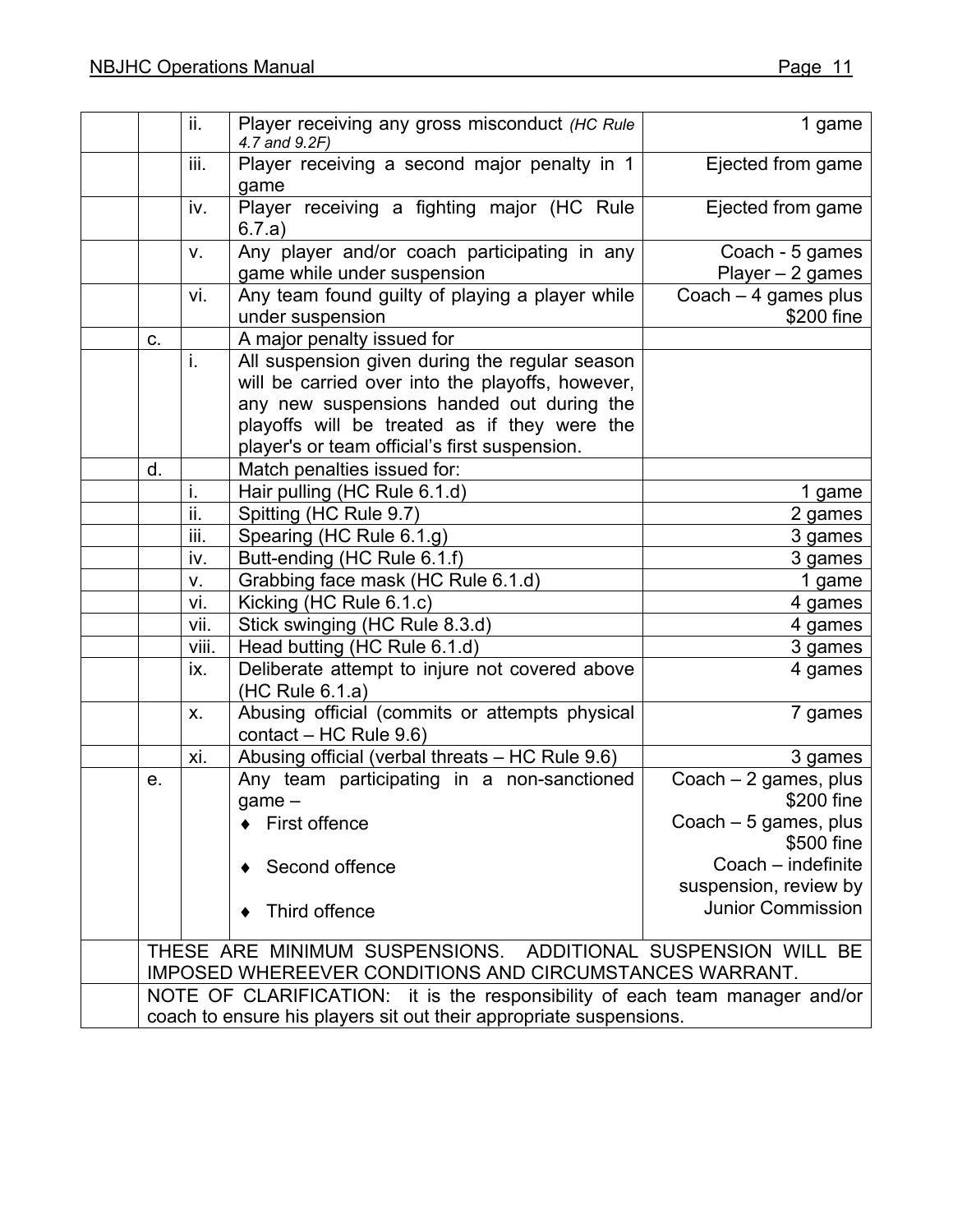# REGARDING THE SERVING OF SUSPENSION

It is important to note that if a violation occurs, the player/official is suspended from all activity and cannot participate in any games (leagues, exhibition, playoff) until his suspension (and fine paid, if applicable) has been served by regular league/playoff games. Reference to HNB Regulation 100.a, players with carryover suspensions may try out for a team in following seasons. Once they have become a team member, suspension serving procedures apply.

# **JUNIOR A SUPPLEMENT**

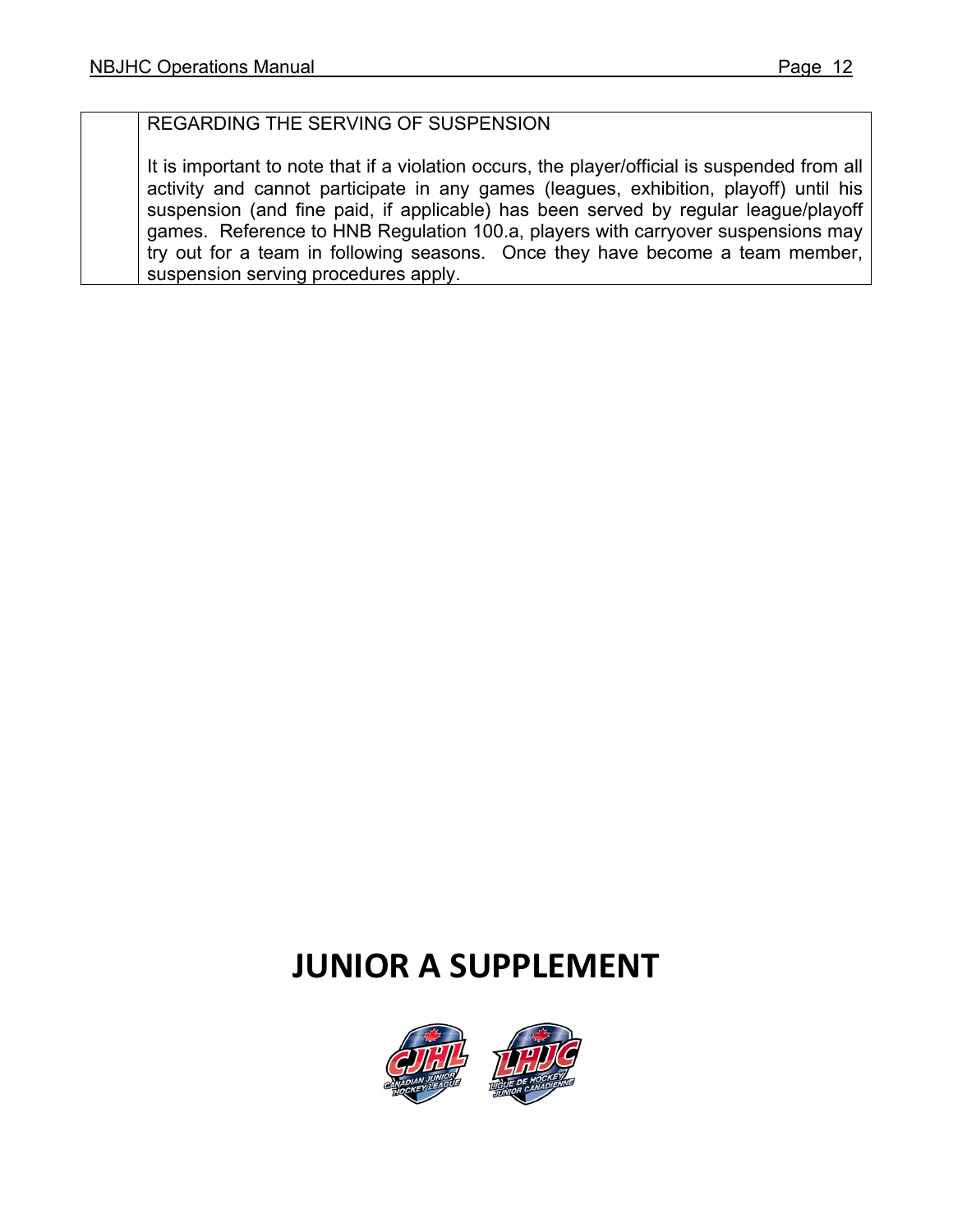# **2014-2015**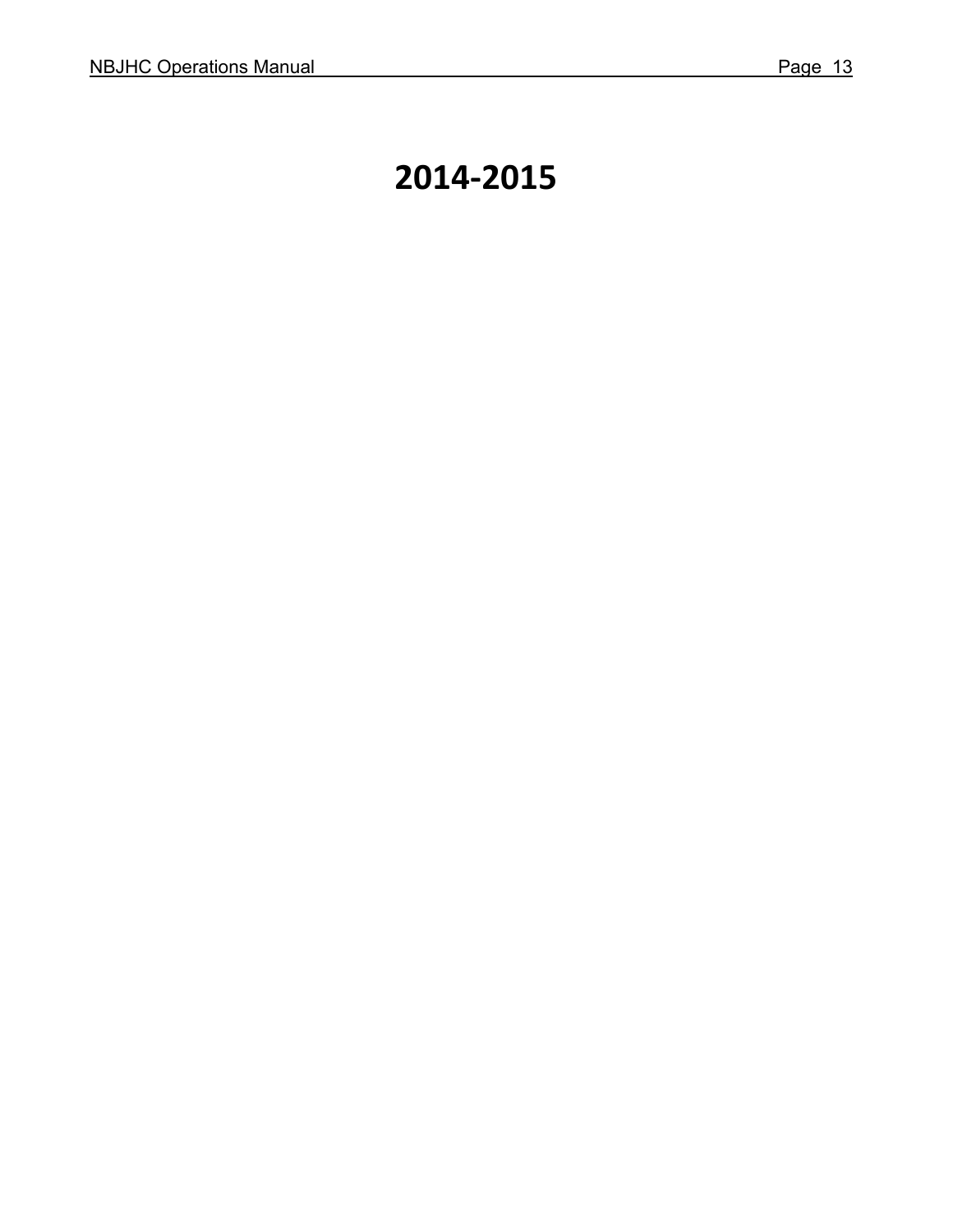#### **TABLE OF CONTENTS**

#### **JUNIOR A SUPPLEMENT**

| SECTION 1 - BLOWS TO THE HEAD, DANGEROUS HITS AND CHECKING FROM BEHIND        |   |  |  |  |  |
|-------------------------------------------------------------------------------|---|--|--|--|--|
| <b>REGULATION 1 - BLOWS TO THE HEAD</b>                                       | 3 |  |  |  |  |
| REGULATION 2 - DANGEROUS HITS, CLIPPING AND LOW HITS, GOALTENDER INTERFERENCE | 3 |  |  |  |  |
| REGULATION 3 - CHECKING FROM BEHIND                                           | 4 |  |  |  |  |
|                                                                               |   |  |  |  |  |
| SECTION 2 - ACCUMULATED MAJORS AND NON-FIGHTING GAME MISCONDUCTS              |   |  |  |  |  |
| REGULATION 4 – ACCUMULATED MAJOR PENALTIES                                    | 4 |  |  |  |  |
| REGULATION 5 - ACCUMULATED NON-FIGHTING GAME MISCONDUCTS                      | 4 |  |  |  |  |
|                                                                               |   |  |  |  |  |
| SECTION 3 - INSTIGATING AND FIGHTING                                          |   |  |  |  |  |
| REGULATION 6 - INSTIGATING                                                    | 5 |  |  |  |  |
| <b>REGULATION 7 - FIGHTING</b>                                                |   |  |  |  |  |
|                                                                               |   |  |  |  |  |
| SECTION 4 - ACCUMULATIONS IN MULTIPLE CATEGORIES                              |   |  |  |  |  |
| REGULATION 8 – ACCUMULATIONS IN MULTIPLE CATEGORIES                           | 7 |  |  |  |  |
|                                                                               |   |  |  |  |  |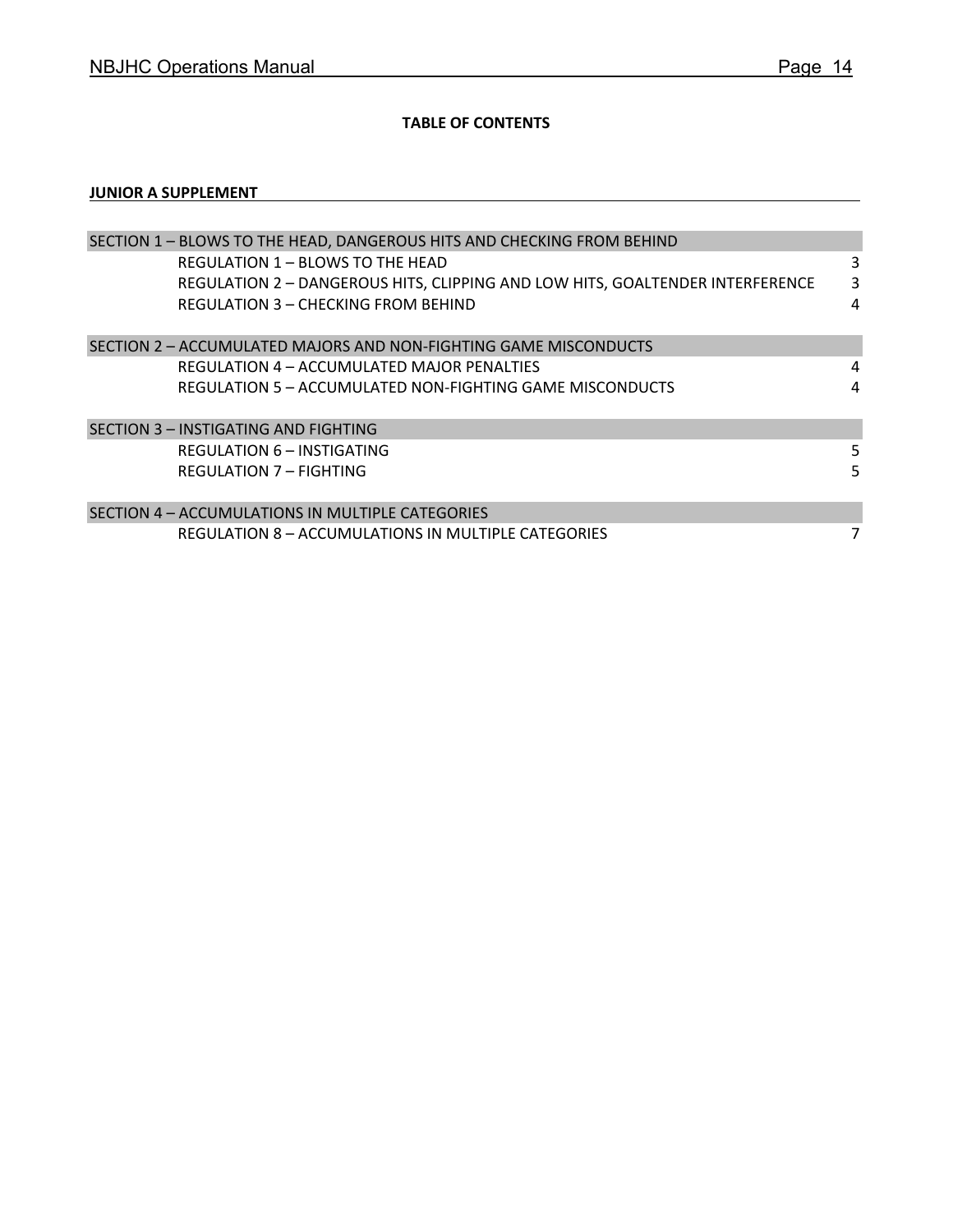#### **JUNIOR A SUPPLEMENT**

#### **SECTION 1 – BLOWS TO THE HEAD, DANGEROUS HITS AND CHECKING FROM BEHIND**

#### **REGULATION 1 – BLOWS TO THE HEAD**

The following situations shall be subject to suspension:

**1.1 Illegal Act**: If a player is fouled or hit illegally, for which a penalty is being assessed, and as a result of the illegal hit the player hits his head on the glass, ice or the boards in a manner that results in a head injury, this shall be construed as a Blow to the Head and a major and game misconduct or match penalty shall be assessed.

- Major Penalty minimum 2 game suspension.
- Match Penalty minimum 3 game suspension.

**1.2 Direct Blow to the Head:** If a player intentionally raises his stick, hands, forearm, gloved hand or elbow to hit an opponent in the head area, or deliberately drives his stick, forearm, elbow or gloved hand into the player's head in any manner, it shall be called a **Blow to the Head and shall receive a minor and 10 minute** misconduct, or a major and game misconduct, or match penalty. See after 2.4 for suspensions

#### **REGULATION 2 – DANGEROUS HITS, CLIPPING AND LOW HITS, GOALTENDER INTERFERENCE**

Should a player deliver a hit to the head area of an opponent who is in a vulnerable position, he shall be assessed a minor and 10 minute misconduct, a major and game misconduct or match penalty for **Blow to the** Head. A player is considered to be vulnerable under the following circumstances:

**2.1 Blind Side Hit** - If he is hit in the head with a blind-side check from the side. A body check from the front is not considered to be a blind-side check, even if the player has his head down.

**2.2 Late Hit** – If he does not have control of the puck, or has passed the puck or lost control of the puck for a sufficient amount of time that the opponent could play the puck or follow the movement of the puck as opposed to hitting the unsuspecting player in the head area.

**2.3 Cheap Hit** – If he is defenseless while down on the ice and the opponent deliberately makes contact in any manner with his head area.

**2.4 Leaving the Feet** - Should both of a player's feet clearly have left the ice prior to him making a shoulder check that contacts the opponent in the head area, the player shall receive a minor and a 10 minute misconduct, or major and game misconduct or match penalty for **Blow to the Head.** 

Suspension guidelines for 1.2 and 2.1 to 2.4 are as follows:

- Minor Penalties A player shall receive a 2 game suspension upon receiving his  $3<sup>rd</sup>$  minor penalty for a Blow to the Head in the same season. An additional 2 game suspension shall result for each subsequent minor in the same season.
- Major Penalty automatic minimum 2 game suspension.
- Match Penalty automatic minimum 3 game suspension.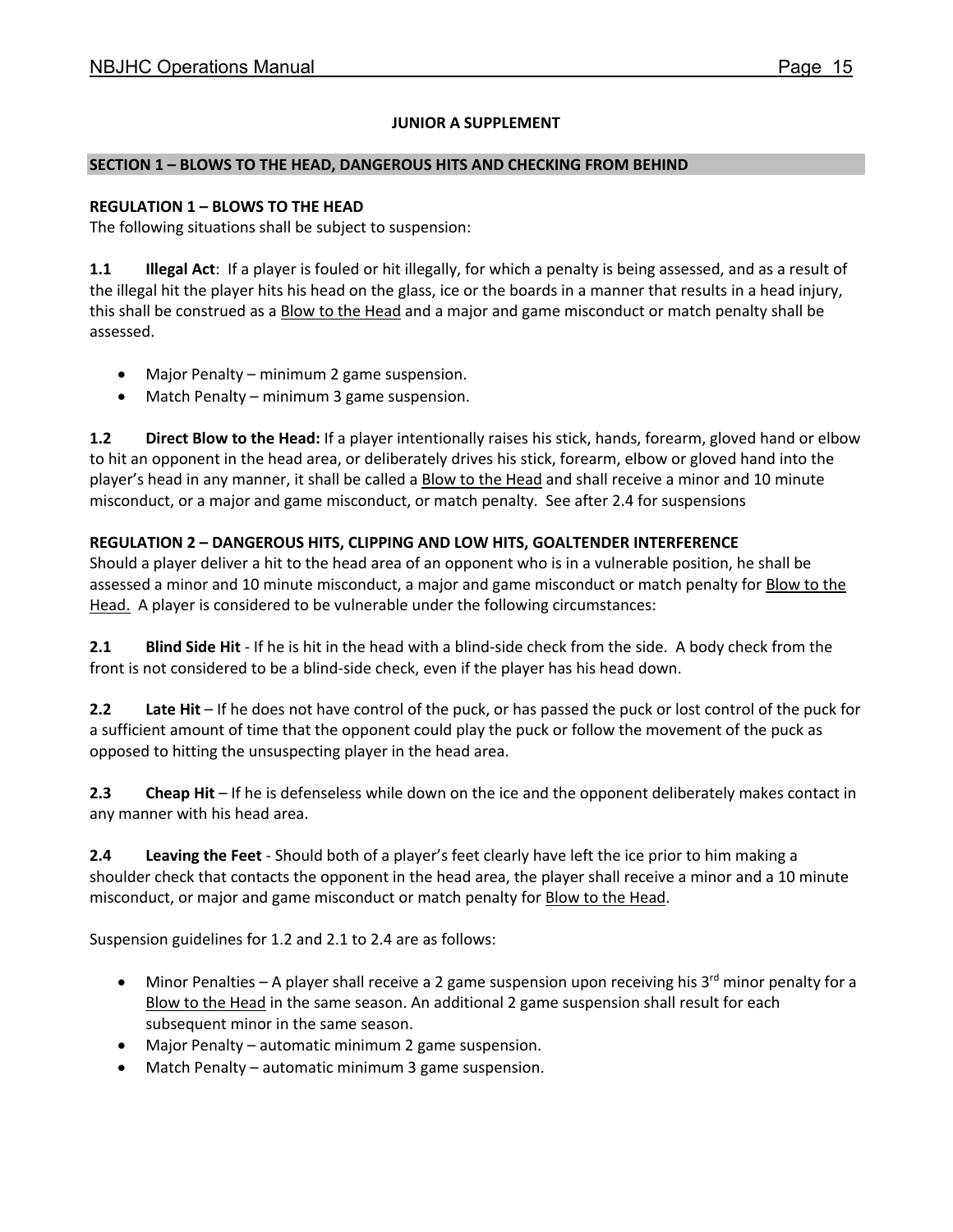**2.5 Clipping and Low Hits** – Clipping (hits below the waist) shall be penalized under the following definition: Clipping is the act of throwing the body, from any direction, across or below the knees of an opponent. A player or goaltender may not deliver a check in a "clipping" manner, nor lower his own body position to deliver a check on or below an opponent's knees.

An illegal "low hit" is a check that is delivered by a player or goalkeeper who may or may not have both skates on the ice, whose sole intent to check the opponent in the area of his knees. A player or goalkeeper may not lower his body position to check an opponent's knees.

- Minor Penalties A player shall receive a 2 game suspension upon receiving his 3<sup>rd</sup> minor penalty for clipping or a low hit in the same season. An additional 2 game suspension shall result for each subsequent minor in the same season.
- Major Penalty automatic minimum 2 game suspension.
- Match Penalty automatic minimum 3 game suspension.

**2.6 Goaltender Interference** – 2 or more goaltender interference penalties in the same game shall be subject to disciplinary action.

- Minor Penalties should a team be charged with a second goaltender interference penalty in the same game, the player committing the second infraction shall receive a game misconduct and a 1 game suspension.
	- o Any subsequent goaltender interference penalties by the same team in same game shall result in a game misconduct, a 2 game suspension to the player, a 1 game suspension to the coach and a \$500 fine to the team for each occurrence.
- Major Penalty automatic minimum 2 game suspension.
- Match Penalty automatic minimum 3 game suspension.

#### **REGULATION 3 – CHECKING FROM BEHIND**

**3.1 Checking From Behind:** There are three possible penalties for checking from behind: a minor penalty, a major penalty and game misconduct or a match penalty. The suspension guidelines are as follows:

- Minor Penalties A player shall receive a 2 game suspension upon receiving his  $3^{rd}$  minor penalty for Checking from Behind in the same season. An additional 2 game suspension shall result for each subsequent minor in the same season.
- Major Penalty automatic minimum 2 game suspension.
- Match Penalty automatic minimum 3 game suspension

#### **SECTION 2 – ACCUMULATED MAJORS AND NON-FIGHTING GAME MISCONDUCTS**

#### **REGULATION 4 – ACCUMULATED MAJOR PENALTIES – NON-FIGHTING**

**4.1 Major Penalties** - All leagues have seen consistent decreases in the number of major penalties. The objective is to further strengthen the deterrent by targeting those players that who may be habitual in their actions. A player accumulating three or more major penalties shall be subject to the following suspensions:

- Upon receipt of a  $3^{rd}$  non-fighting major penalty 3 game suspension.
- Each major penalty thereafter shall result in a 3 game suspension.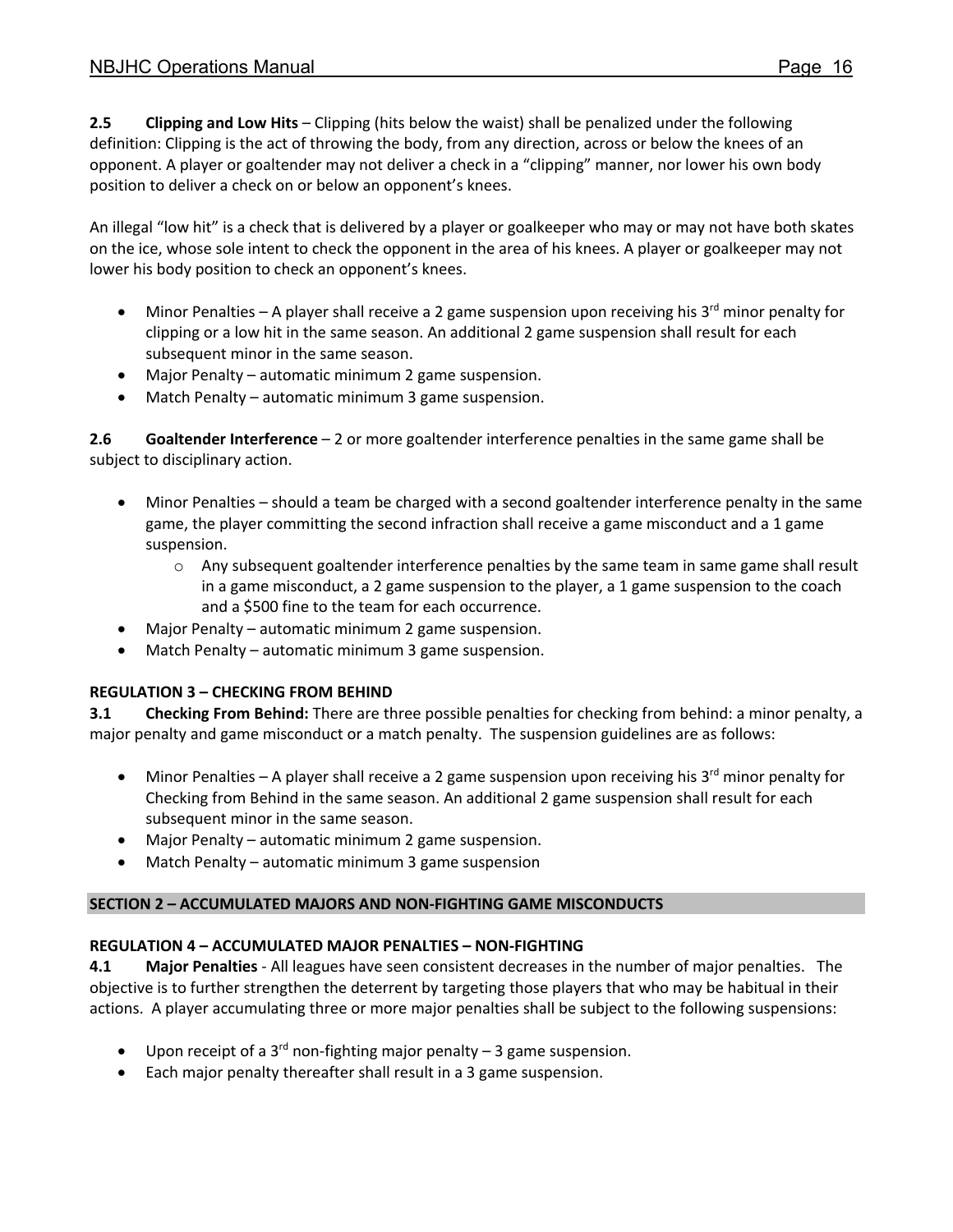#### **REGULATION 5 – ACCUMULATED NON-FIGHTING GAME MISCONDUCTS**

**5.1 Game Misconducts** - A player accumulating six or more non-fighting game misconduct penalties shall be subject to the following suspensions:

- Upon receipt of  $6<sup>th</sup>$  Game Misconduct Penalty 1 Game Suspension and \$500.00 team fine.
- Upon receipt of  $7<sup>th</sup>$  Game Misconduct Penalty 2 Game Suspension and \$750.00 team fine.
- Upon receipt of  $8<sup>th</sup>$  Game Misconduct Penalty 3 Game Suspension and \$1,000.00 team fine.
- Upon receipt of  $9<sup>th</sup>$  Game Misconduct Penalty 4 Game Suspension and \$1,250.00 team fine.
- Any additional non-fighting Game Misconduct Penalties shall result in an indefinite suspension and full review by the league of the player and the team to determine an appropriate suspension and team fine.

#### **SECTION 3 – INSTIGATING AND FIGHTING**

#### **REGULATION 6 – INSTIGATING**

**6.1 Instigator Definition** – A player who, by his physical or verbal actions or demeanor, is responsible for starting or causing, or attempting to start or cause, a fight based on any one or more of the following criteria:

- throwing or attempting to throw the first punch
- verbal invitation, instigation or threat
- distance traveled to the altercation
- removing gloves first
- attempting to throw, throwing or continuing to throw punch(es) at an opponent who has physically or verbally expressed unwillingness to fight
- attempting to throw, throwing or continuing to throw punch(es) at an opponent who is in a defenseless position
- menacing attitude or posture towards an opponent
- retaliation for a legal or illegal action (e.g., body check)

**6.2 Accumulated Instigator Penalties -** A player accumulating two or more instigator penalties in the same season shall be subject to the following suspensions:

- Upon receipt of  $2^{nd}$  instigator penalty 1 game suspension and \$500 team fine.
- Upon receipt of  $3^{rd}$  instigator penalty 2 game suspension and \$750 team fine.
- Upon receipt of  $4<sup>th</sup>$  instigator penalty 3 game suspension and \$1,000 team fine.
- Upon receipt of  $5<sup>th</sup>$  instigator penalty 4 game suspension and \$1,250 team fine.
- Any additional instigator penalties shall result in an indefinite suspension and full review by the league of the player and the team to determine an appropriate suspension and team fine.

#### **REGULATION 7 – FIGHTING**

Two or more fights on the same stoppage of play shall be deemed to be a multiple fight situation and shall be subject to disciplinary action.

**7.1 Two Fights on the Same Stoppage -** When two fights occur during the same stoppage of play, players involved in the second fight shall be subjected to an automatic suspension.

• If there is no instigator in the second fight – each player is suspended 1 game.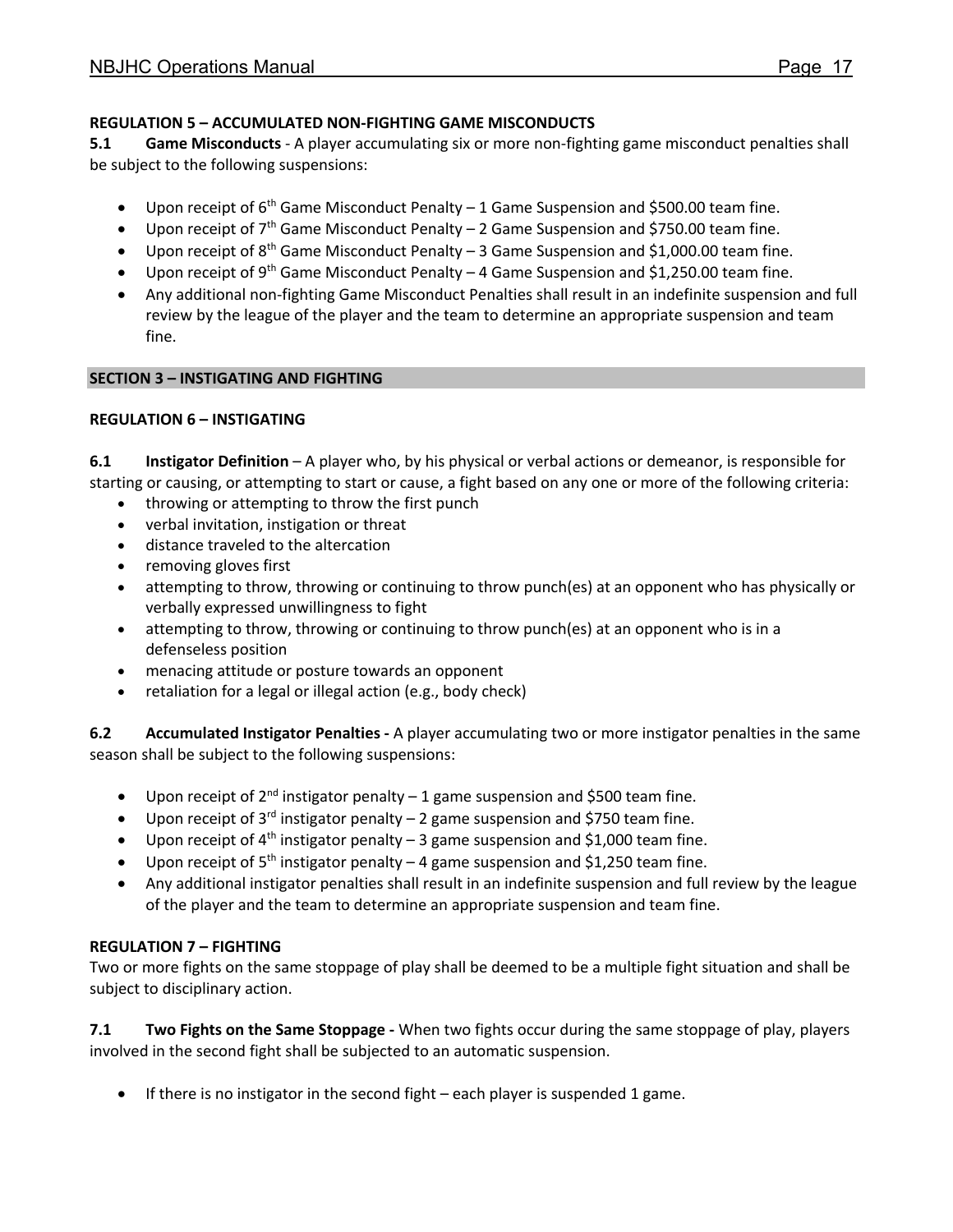• If there is an instigator in the second fight – the instigating player is suspended a minimum of 2 games and the team is fined \$500.00. The non-instigating player shall not be suspended.

**7.2 Three or More Fights On the Same Stoppage –** When three or more fights occur during the same stoppage of play, players involved in the second fight and all subsequent fights shall be subjected to an automatic suspension.

- If a team is identified as the instigator of the multiple fight situation, the following minimum penalties shall be applied:
	- o Instigating player(s) 5 game suspension.
	- o All players from instigating team who participated in multiple fight situation 2 game suspension.
	- $\circ$  Coach of instigating team 1 game suspension.
	- o \$1,000 team fine for instigating team.
	- $\circ$  If it is clear by the evidence that the multiple fights were instigated by one team, players from the non-instigating team shall not be suspended.
- If an instigator is not identified, the following minimum penalties shall be applied:
	- $\circ$  All participating players 2 game suspension.
	- $\circ$  Coaches 1 game suspension.
	- $\circ$  \$1,000 fine per team.
	- o Players involved in the initial fight shall not be subject to the multiple fight penalties and suspensions.
	- $\circ$  Participation in subsequent multiple fight situations within the same season shall result in increased fines.

7.3 Leaving the Bench - Any player that leaves the bench, bench area, dressing room, or penalty box to become engaged in a fight or become a third-man in a fight shall result in the following minimum penalties:

- o 6 game suspension.
- $\circ$  \$1,500 team fine.

**7.4 Staged Fights –** Should a player enter the ice surface after a whistle and get involved in an altercation before or immediately after the drop of the puck to start the new play and at the conclusion of any game when players have left the bench shall be deemed a staged fight.

7.4.1 Staged Fights - Players participating in a staged fight shall be subject to a suspension.

- If there is no instigator, each player shall be suspended 3 games and the teams shall be given a verbal warning by the game official.
- If a subsequent staged fight occurs in the same game, the participating players shall be suspended 3 games, the coaches shall be ejected from the game and the team shall fined \$600.00
- If a player is identified as the instigator of a staged fight, the instigating player(s) shall receive a 5 game suspension and the coach shall receive a 2 game suspension and the team shall be fined \$600.00

**7.5 Fights in Pre-Game or Period End** - If a fight occurs during the pre-game warm-up, prior to the start of the game or the start of a period, or at the conclusion of a period, the following shall apply:

• Each team shall be fined \$1,500 plus any other additional fines or suspensions which may be applied.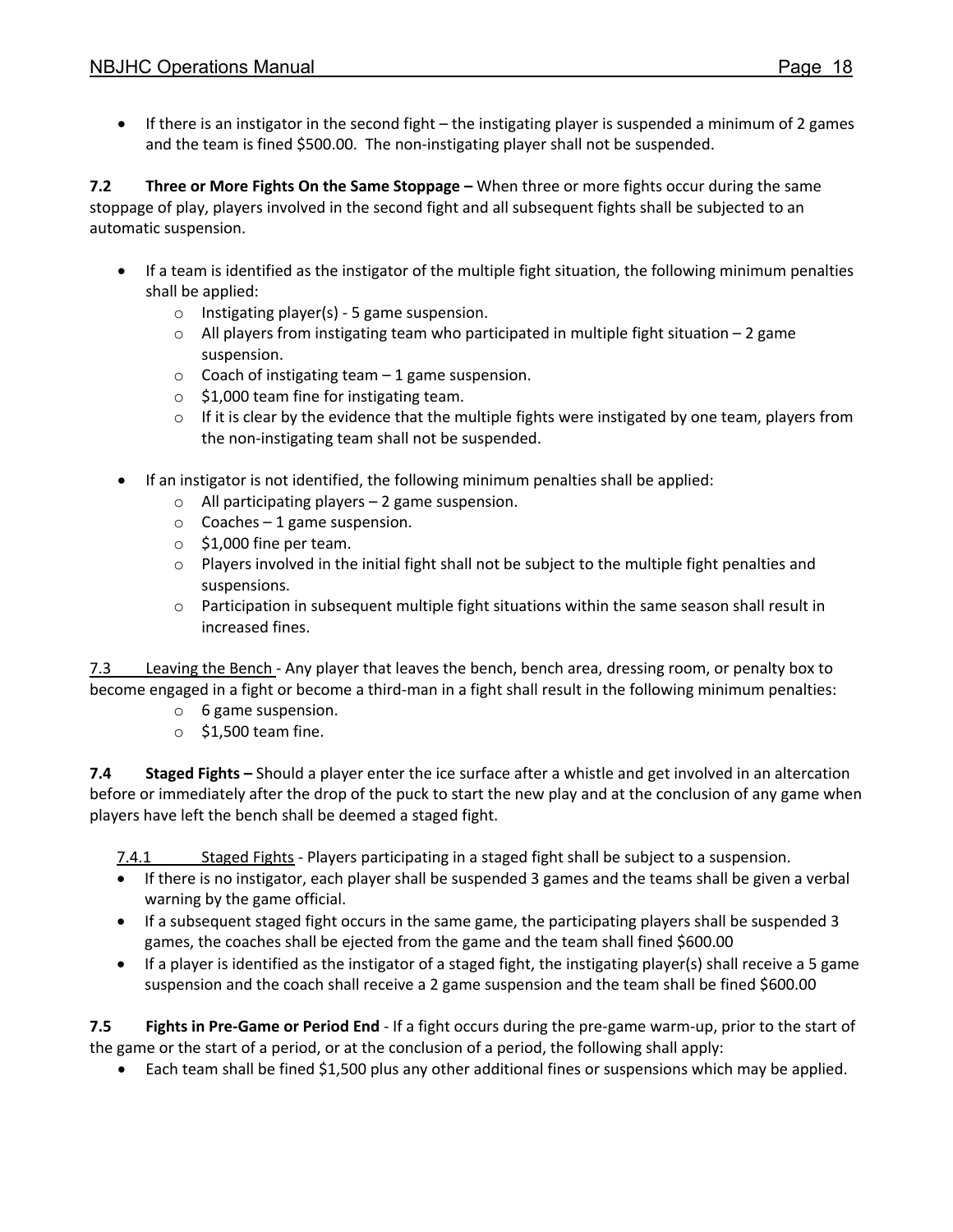- Any player involved in a fight during the pre-game warm-up, prior to the start of the game or the start of a period, or at the conclusion of a period. shall receive a minimum (2) two game suspension plus any other penalties which may be applied.
- If an instigator is identified in the above situations, the following minimum penalties shall be applied:
	- $\circ$  Instigating player(s) 5 game suspension.
	- $\circ$  Coach 3 game suspension.
	- $\circ$  \$1,500 team fine.

**7.6 Fights in the Last 10 Minutes of a Game** - If a fight should occur in the last ten minutes of the game, the coaches of both teams shall be issued a warning that a subsequent fight will result in game misconducts to coaches. However, if an instigator is identified in such subsequent fight, only the coach of the instigating player shall receive the game misconduct.

**7.7 Goaltender Fighting –** Fighting by Goaltenders shall result in the following suspensions:

- o Any fights between goaltenders is a minimum three games
- $\circ$  Should the goaltenders of the two clubs meet between the blue lines and fight, the goaltenders shall each be issued a game misconduct and be suspended for three games.
- $\circ$  Should one goaltender go inside the other club's blue line to fight with the other goaltender, he shall be issued a game misconduct and suspended for five games.
- $\circ$  Should a goaltender be involved in fighting with an opposing goaltender a second time in the season, a six game suspension shall be issued.
- $\circ$  Should a goaltender leave the crease to engage in a fight with any player other than a goaltender, he shall be suspended a minimum of two games.
- $\circ$  Should a goaltender get involved in a multiple fight situation in his end of the arena, but not fight the other goaltender, it shall be classified as a multiple fight situation and be subject to a two game suspension and as well as any other penalties or suspensions that may apply.
- $\circ$  Any extraordinary circumstances surrounding a goaltender's actions shall be reviewed by the league and disciplined accordingly.

**7.8 Removing Equipment to Fight** – Any player who purposely removes playing equipment prior to or in preparation for a fight shall be subject to a suspension.

7.8.1 Removing the Helmet - If a player deliberately removes his helmet to fight or challenge an opponent to fight, or deliberately removes the helmet of his opponent, he shall be assessed a gross misconduct penalty and a minimum 1 game suspension.

7.8.2 Removing Other Equipment - If any player leaves any equipment on the bench in preparation for a fight, he shall be issued a game misconduct in addition to any other penalties that may apply and suspended for a minimum of one game. The Head Coach of the team shall be issued a game misconduct and suspended for one game. Should a second situation occur with the same player and team, the suspension shall be two games to the player and the Head Coach in addition to a full review.

**7.9 Accumulated Fighting Majors** – Above and beyond the preceding fighting regulations, all fighting majors shall tracked and accumulated and shall result in the following suspensions based on accumulated totals:

- Upon receipt of  $5<sup>th</sup>$  fighting major 1 game suspension
- Upon receipt of  $6<sup>th</sup>$  fighting major 3 game suspension and \$750 team fine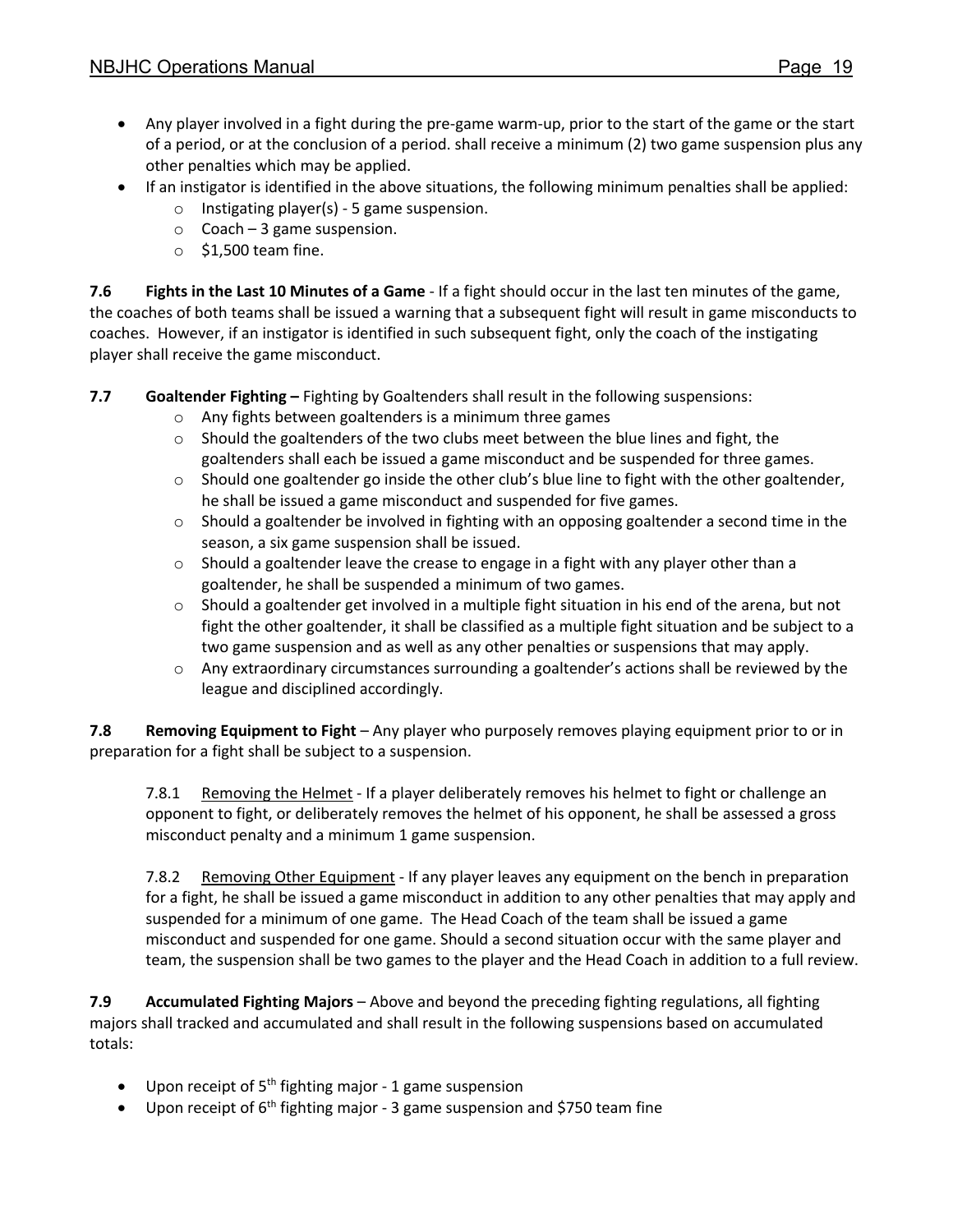- Upon receipt of  $7<sup>th</sup>$  fighting major 4 game suspension and \$1,000 team fine
- Upon receipt of  $8<sup>th</sup>$  fighting major 8 game suspension and \$1,250 team fine
- Any subsequent fighting major shall result in a complete review by the league to determine an appropriate suspension and team fine.

Note: The accumulations and consequences are in force for the entire regular season and playoffs.

#### **SECTION 4 – ACCUMULATIONS IN MULTIPLE CATEGORIES**

#### **REGULATION 8 – ACCUMULATIONS IN MULTIPLE CATEGORIES**

**8.1 Accumulated Infractions** – For all the categories listed below players who are on the accumulated suspension border in more than one category may be reviewed.

- **Checking from Behind (Minor, Major or Match)**
- **Blows to the Head (Minor, Major or Match)**
- **Non-Fighting Majors**
- **Instigators**

Upon receipt of 5<sup>th</sup> infraction from any of the above categories (and any subsequent infraction thereafter) a player will receive an automatic 1 game suspension, which suspension is in addition to any suspension that may apply under the specific regulation relating to such category. Such player will also be required to participate in a hearing among the player, his coach and a league official to discuss, among other things, the objectives of the Junior A Supplement, specific regulations contained in the Junior A Supplement, the player's impugned behavior, the responsibility of the player to adjust his behavior and actions and the consequences if such player fails to correct his behavior and actions. Should a second hearing be required, the player will receive a minimum 1 game suspension plus additional discretionary discipline based on the nature of the subsequent infraction.